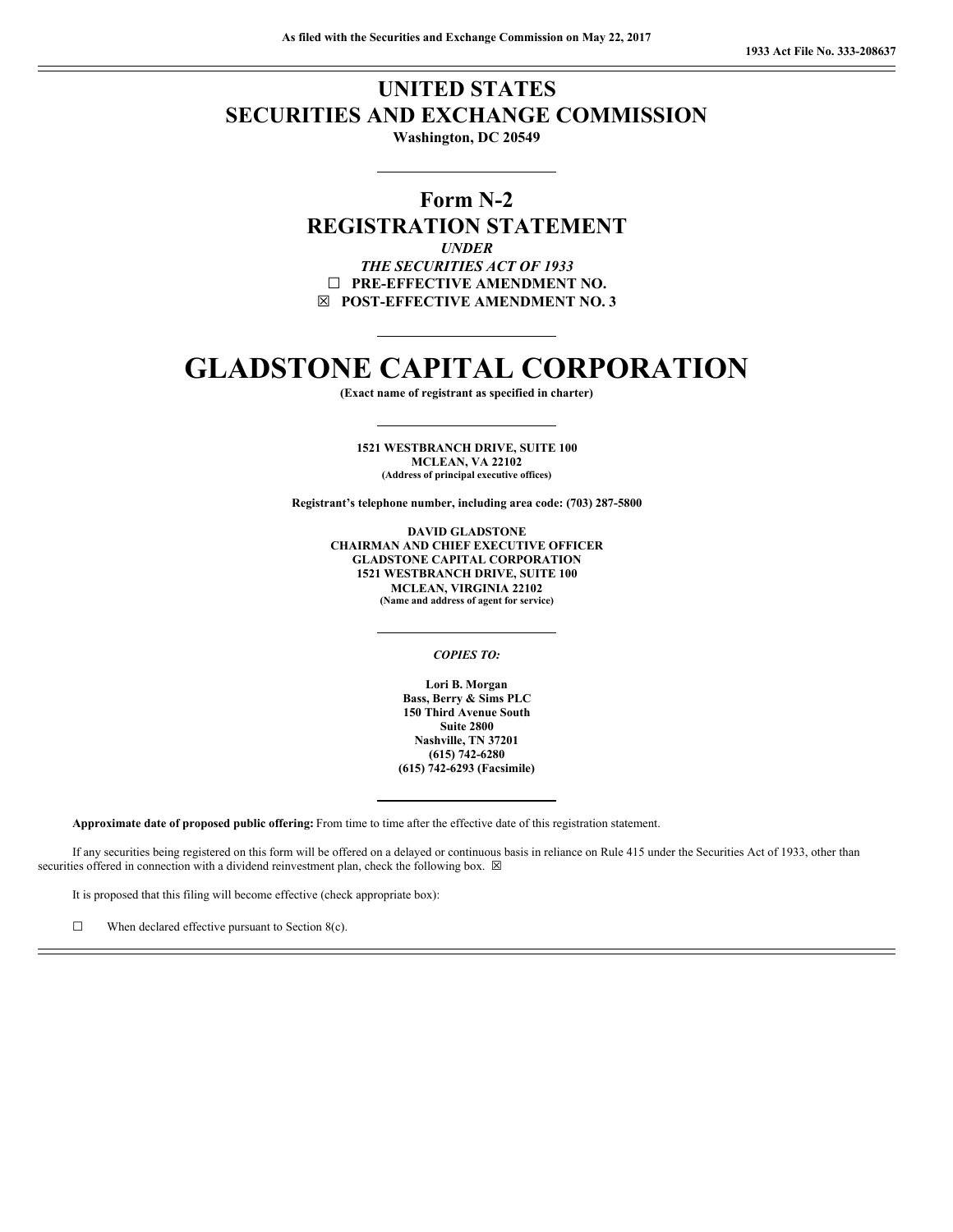## P[A](#page-3-0)RT C

#### Other In[fo](#page-3-0)rmation

Item 25. F[in](#page-3-1)ancial Statements and Exhibits

Item 26. [M](#page-6-0)arketing Arrangements

Item 27. O[th](#page-6-1)er Expenses of Issuance and Distribution

Ite[m](#page-7-0) 28. Persons Controlled By or Under Common Control

Ite[m](#page-7-1) 29. Number of Holders of Securities

Ite[m](#page-7-2) 30. Indemnification

Item 31. Business and O[th](#page-9-0)er Connections of Investment Adviser

Ite[m](#page-9-1) 32. Location of Accounts and Records

Item 33. [M](#page-9-2)anagement Services

Ite[m](#page-9-3) 34. Undertakings

**SI[G](#page-11-0)NATURES EXHIB[IT](#page-12-0) INDEX**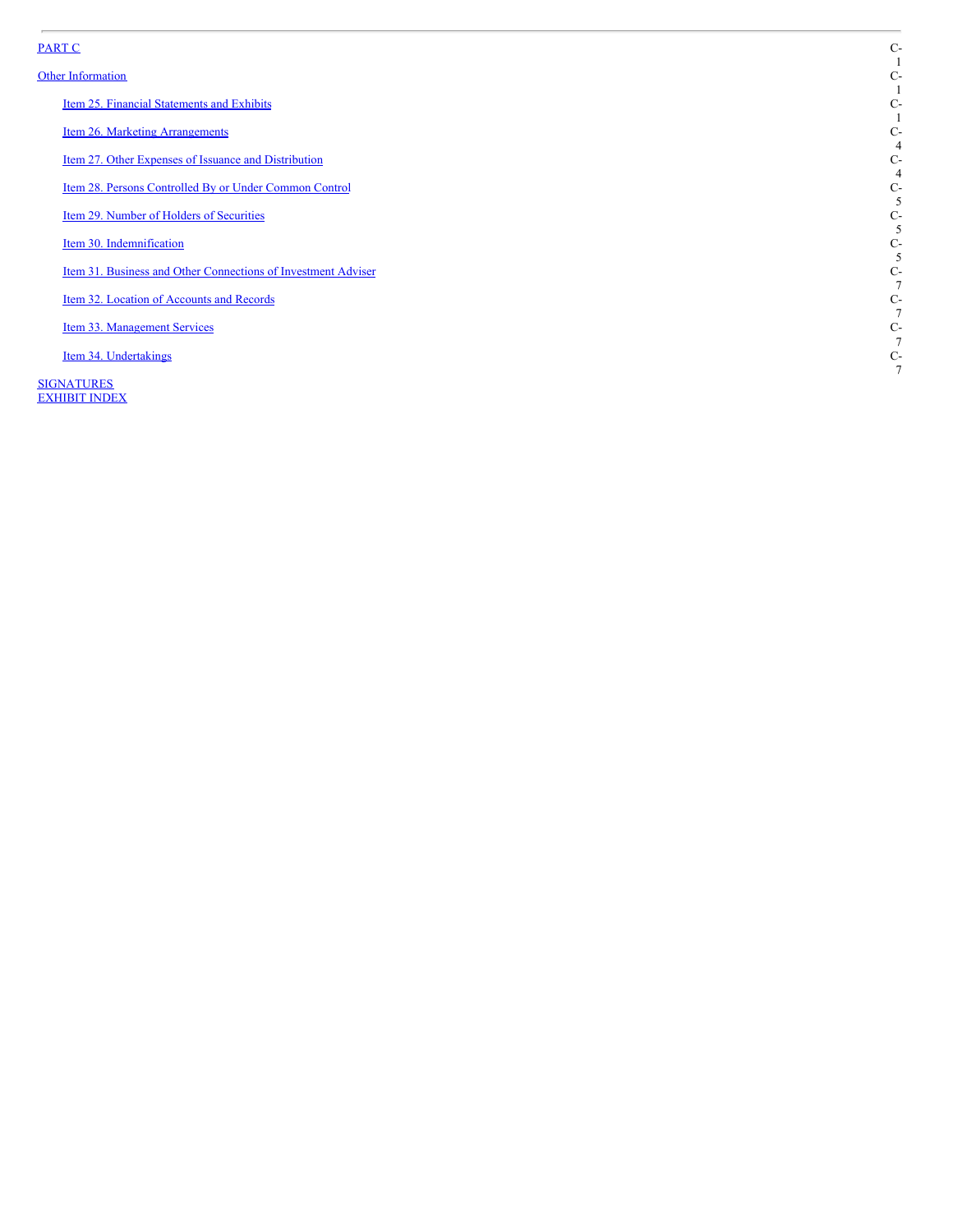### **EXPLANATORY NOTE**

This Post-Effective Amendment No. 3 to the Registration Statement on Form N-2 (File No. 333-208637) (the "Registration Statement") of Gladstone Capital Corporation (the "Company" or the "Registrant") is being filed pursuant to Rule 462(d) under the Securities Act of 1933, as amended (the "Securities Act"), solely for the purpose of filing additional exhibits to such Registration Statement. Accordingly, this Post-Effective Amendment No. 3 consists only of a facing page, this explanatory note and Part C of the Registration Statement on Form N-2 setting forth the exhibits to the Registration Statement. This Post-Effective Amendment No. 3 does not modify any other part of the Registration Statement. Pursuant to Rule 462(d) under the Securities Act, this Post-Effective Amendment No. 3 shall become effective immediately upon filing with the Securities and Exchange Commission. The contents of the Registration Statement are hereby incorporated by reference.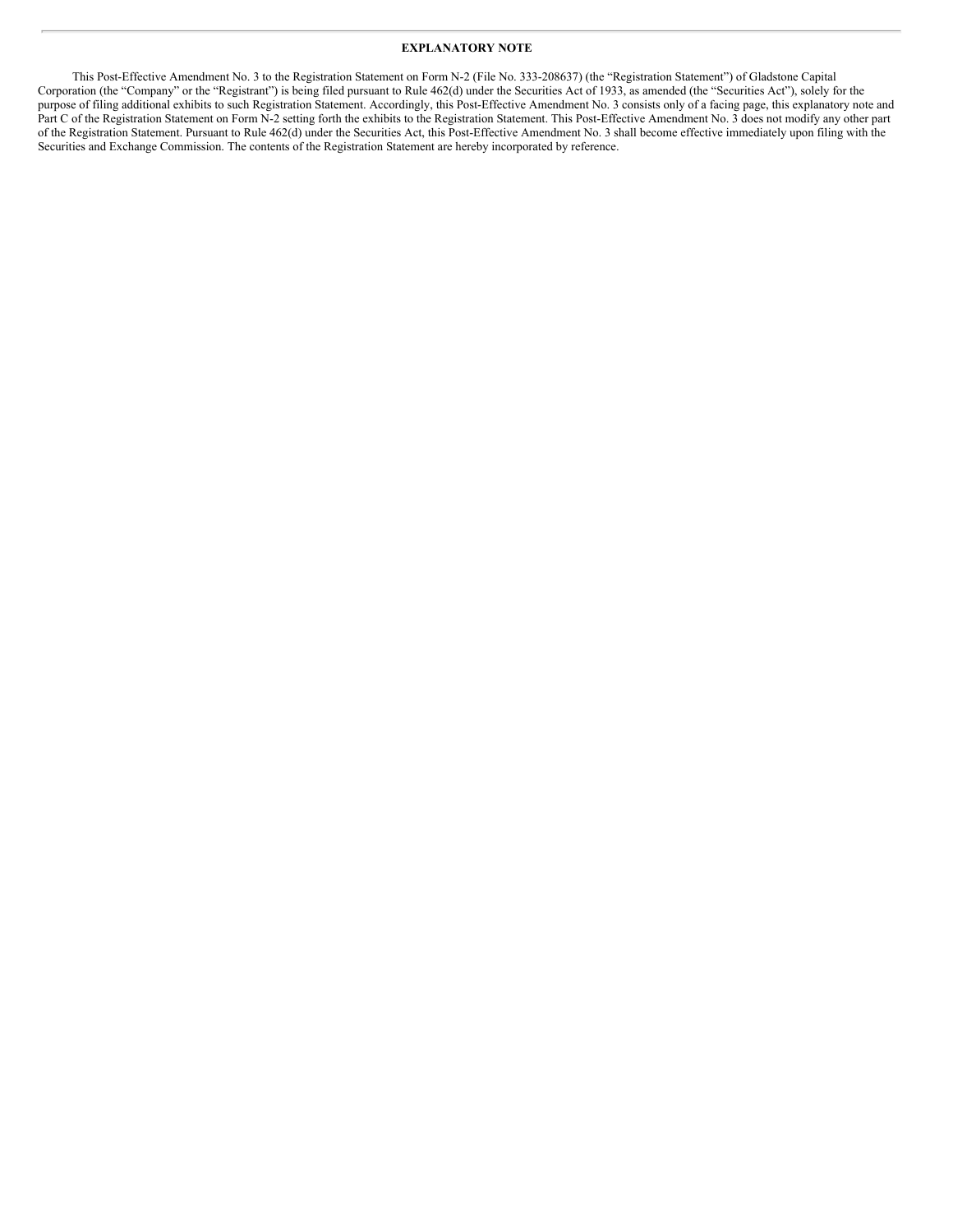#### <span id="page-3-1"></span>**Item 25.** *Financial Statements and Exhibits*

## **1. Financial Statements**

The following financial statements and schedule of Gladstone Capital Corporation (the "Company" or the "Registrant") are included in the Registration Statement in "Part A: Information Required in a Prospectus:"

## <span id="page-3-0"></span>**GLADSTONE CAPITAL CORPORATION INDEX TO CONSOLIDATED FINANCIAL STATEMENTS**

## **Audited Consolidated Financial Statements**

| Report of Management on Internal Controls                                                                                          | $F-2$ |
|------------------------------------------------------------------------------------------------------------------------------------|-------|
| Report of Independent Registered Public Accounting Firm                                                                            | $F-3$ |
| Consolidated Statements of Assets and Liabilities as of September 30, 2016 and September 30, 2015                                  | $F-4$ |
| Consolidated Statements of Operations for the years ended September 30, 2016, September 30, 2015 and September 30, 2014            | F-5   |
| Consolidated Statements of Changes in Net Assets for the years ended September 30, 2016, September 30, 2015 and September 30, 2014 | F-6   |
| Consolidated Statements of Cash Flows for the years ended September 30, 2016, September 30, 2015 and September 30, 2014            | $F-7$ |
| Consolidated Schedules of Investments as of September 30, 2016 and 2015                                                            | $F-9$ |
| Notes to Consolidated Financial Statements                                                                                         | $F-$  |
|                                                                                                                                    | 19    |
| Schedule 12-14 Investments in and Advances to Affiliates                                                                           | F-1   |
|                                                                                                                                    | 43    |

#### **2. Exhibits**

| Exhibit<br><b>Number</b> | Description                                                                                                                                                                                                                                                                                                                                                             |
|--------------------------|-------------------------------------------------------------------------------------------------------------------------------------------------------------------------------------------------------------------------------------------------------------------------------------------------------------------------------------------------------------------------|
| 2.a.1                    | Articles of Amendment and Restatement to the Articles of Incorporation, incorporated by reference to Exhibit 99.a.2 to Pre-Effective Amendment No. 1 to the<br>Registration Statement on Form N-2 (File No. 333-63700), filed July 27, 2001.                                                                                                                            |
| 2.a.2                    | Articles Supplementary Establishing and Fixing the Rights and Preferences of Term Preferred Shares, including Appendix A thereto relating to the Term Preferred<br>Shares, 7.125% Series 2016, incorporated by reference to Exhibit 2.a.2 to Post-Effective Amendment No. 5 to the Registration Statement on Form N-2 (File<br>No. 333-162592), filed October 31, 2011. |
| 2.a.3                    | Articles Supplementary Establishing and Fixing the Rights and Preferences of Term Preferred Shares, 6.75% Series 2021, including Exhibit A thereto,<br>incorporated by reference to Exhibit 3.3 to the Registration Statement on Form 8-A (File No. 001-35332), filed May 15, 2014.                                                                                     |
| 2.a.4                    | Certificate of Correction to Articles Supplementary Establishing and Fixing the Rights and Preferences of Term Preferred Shares, 6.75% Series 2021, incorporated<br>by reference to Exhibit 3.4 to the Quarterly Report on Form 10-Q (File No. 811-000000), filed July 30, 2014.                                                                                        |
| 2.a.5                    | Certificate of Correction to Articles Supplementary Establishing and Fixing the Rights and Preferences of Term Preferred Shares, incorporated by reference to<br>Exhibit 3.1 to the Current Report on Form 8-K (File No. 814-00237), filed October 29, 2015.                                                                                                            |
| 2.b.1                    | Bylaws, incorporated by reference to Exhibit 99.b to Pre-Effective Amendment No. 1 to the Registration Statement on Form N-2 (File No. 333-63700), filed<br>July 27, 2001.                                                                                                                                                                                              |
| 2.b.2                    | Amendment to Bylaws, incorporated by reference to Exhibit 3.3 to the Quarterly Report on Form 10-Q (File No. 814-00237), filed February 17, 2004.                                                                                                                                                                                                                       |
| 2.b.3                    | Second Amendment to Bylaws, incorporated by reference to Exhibit 99.1 to the Current Report on Form 8-K (File No. 814-00237), filed July 10, 2007.                                                                                                                                                                                                                      |
| 2.b.4                    | Third Amendment to Bylaws, incorporated by reference to Exhibit 99.1 to the Current Report on Form 8-K (File No. 814-00237), filed June 10, 2011.                                                                                                                                                                                                                       |

2.b.5 Fourth Amendment to Bylaws, incorporated by reference to Exhibit 3.1 to the Current Report on Form 8-K (File No. 814-00237), filed November 29, 2016. 2.c Not applicable.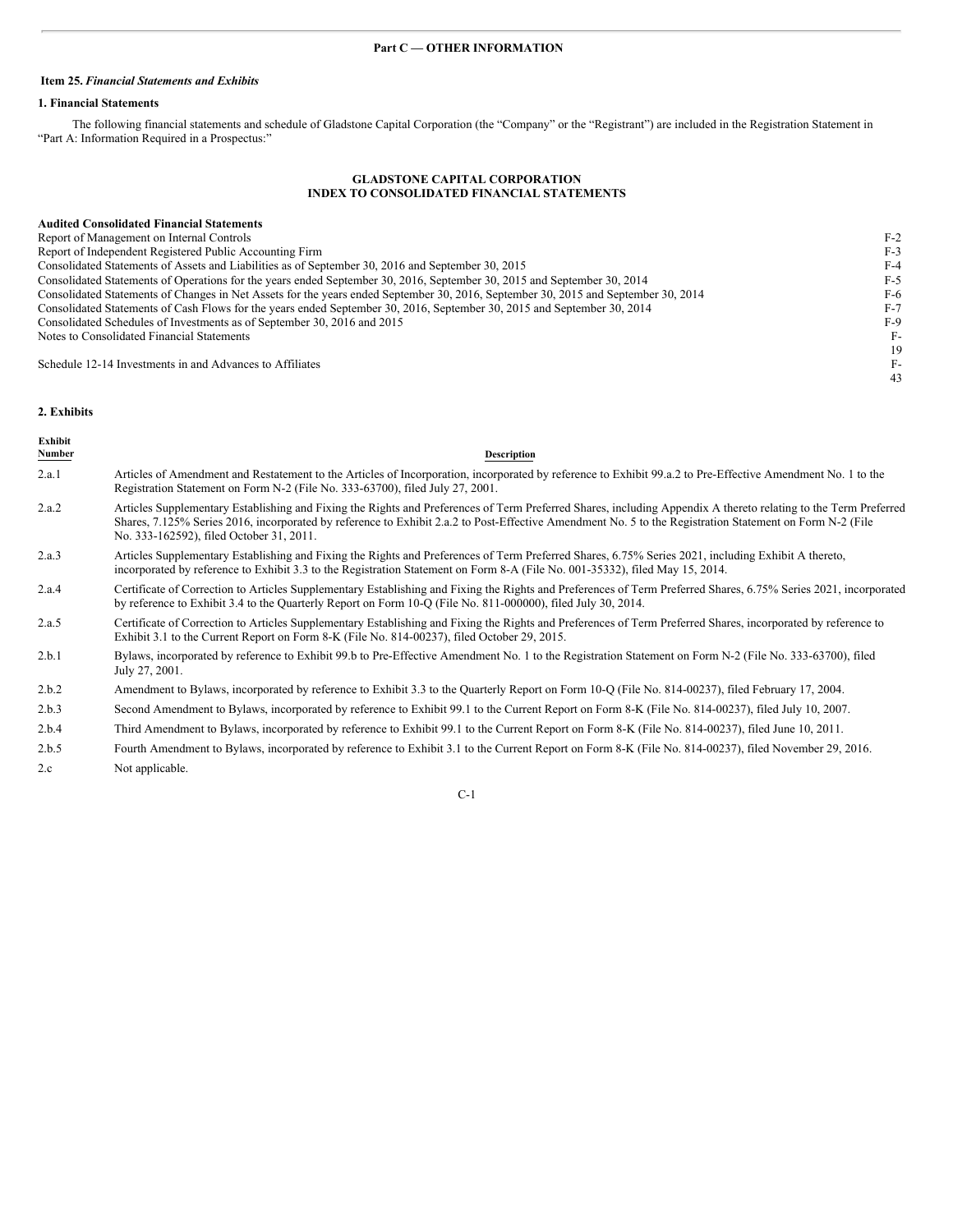| Exhibit<br>Number | <b>Description</b>                                                                                                                                                                                                                                                                                                                                           |
|-------------------|--------------------------------------------------------------------------------------------------------------------------------------------------------------------------------------------------------------------------------------------------------------------------------------------------------------------------------------------------------------|
| 2.d.1             | Form of Certificate for Common Stock, incorporated by reference to Exhibit 99.d.2 to Pre-Effective Amendment No. 3 to the Registration Statement on Form N-<br>2 (File No. 333-63700), filed August 23, 2001.                                                                                                                                                |
| 2.d.2             | Form of Senior Indenture incorporated by reference to Exhibit 2.d.3 to the Registration Statement on Form N-2 (File No. 333-162592), filed October 20, 2009.                                                                                                                                                                                                 |
| 2.d.3             | Form of Subordinated Indenture incorporated by reference to Exhibit 2.d.4 to the Registration Statement on Form N-2 (File No. 333-162592), filed October 20,<br>2009.                                                                                                                                                                                        |
| 2.d.4             | Form of Certificate for 6.75% Series 2021 Term Preferred Stock, incorporated by reference to Exhibit 4.3 to the Registration Statement on Form 8-A (File<br>No. 001-35332), filed May 15, 2014.                                                                                                                                                              |
| 2.d.5             | Form of Common Stock Subscription Form and Subscription Certificate, incorporated by reference to Exhibit 2.d.6 to Pre-Effective Amendment No. 1 to Form<br>N-2 (File No. 333-185191), filed January 17, 2013.                                                                                                                                               |
| 2.d.6             | Form of Preferred Stock Subscription Form and Subscription Certificate, incorporated by reference to Exhibit 2.d.7 to Pre-Effective Amendment No. 1 to Form<br>N-2 (File No. 333-185191), filed January 17, 2013.                                                                                                                                            |
| 2.d.7             | Form of Common Stock Warrant Agreement and Warrant Certificate incorporated by reference to Exhibit 2.d.8 to Pre-Effective Amendment No. 1 to Form N-2<br>(File No. 333-185191), filed January 17, 2013.                                                                                                                                                     |
| 2.d.8             | Form of Preferred Stock Warrant Agreement and Warrant Certificate, incorporated by reference to Exhibit 2.d.9 to Pre-Effective Amendment No. 1 to Form N-2<br>(File No. 333-185191), filed January 17, 2013.                                                                                                                                                 |
| 2.d.9             | Form T-1 Statement of Eligibility of U.S. Bank National Association, as Trustee, with respect to the Form of Senior and Subordinated Indentures, incorporated<br>by reference to Exhibit 2.d.9 to the Registration Statement on Form N-2 (File No. 333-208637), filed December 18, 2015.                                                                     |
| 2.f               | Not applicable.                                                                                                                                                                                                                                                                                                                                              |
| 2.g.1             | Amended and Restated Investment Advisory and Management Agreement between the Registrant and Gladstone Management Corporation, dated as of<br>October 1, 2006, incorporated by reference to Exhibit 99.1 to the Current Report on Form 8-K (File No. 814-00237), filed October 5, 2006.                                                                      |
| 2.g.2             | Amendment No. 1 to Amended and Restated Investment Advisory and Management Agreement between the Registrant and Gladstone Management<br>Corporation, dated as of October 13, 2015, incorporated by reference to Exhibit 10.1 to the Current Report on Form 8-K (File No. 814-00237), filed October 14,<br>2015.                                              |
| $2.h.1**$         | Underwriting Agreement.                                                                                                                                                                                                                                                                                                                                      |
| 2.h.2             | Equity Distribution Agreement between the Registrant, Gladstone Management Corporation, Gladstone Administration, LLC and Cantor Fitzgerald & Co.,<br>dated February 27, 2015, incorporated by reference to Exhibit 2.h.2 to Post-Effective Amendment No. 6 to the Registration Statement on Form N-2 (File<br>No. 333-333-185191), filed February 27, 2015. |
| $2.h.3*$          | Amendment No. 1 to Equity Distribution Agreement between the Registrant, Gladstone Management Corporation, Gladstone Administration, LLC and Cantor<br>Fitzgerald & Co., dated May 22, 2017.                                                                                                                                                                 |
| 2.i               | Not applicable.                                                                                                                                                                                                                                                                                                                                              |
| 2.j.1             | Custody Agreement between the Registrant and The Bank of New York, dated as of May 5, 2006, incorporated by reference to Exhibit 10.3 to the Quarterly<br>Report on Form 10-Q (File No. 814-00237), filed August 1, 2006.                                                                                                                                    |
| 2.j.2             | Custodial Agreement, incorporated by reference to Exhibit 2.j.2 to Post-Effective Amendment No. 1 to Form N-2 (File No. 333-185191), filed December 23,<br>2013.                                                                                                                                                                                             |
| 2.j.3             | Amendment No. 1 to Custodial Agreement, incorporated by reference to Exhibit 2.j.3 to Post-Effective Amendment No. 1 to Form N-2 (File No. 333-185191),<br>filed December 23, 2013.                                                                                                                                                                          |
| 2.j.4             | Amendment No. 2 to Custodial Agreement, incorporated by reference to Exhibit 2.j.4 to Post-Effective Amendment No. 1 to Form N-2 (File No. 333-185191),<br>filed December 23, 2013.                                                                                                                                                                          |
| 2.k.1             | Stock Transfer Agency Agreement between the Registrant and The Bank of New York, incorporated by reference to Exhibit 99.k.1 to Pre-Effective Amendment<br>No. 1 to the Registration Statement on Form N-2 (File No. 333-63700), filed July 27, 2001.                                                                                                        |
| 2.k.2             | Administration Agreement between the Registrant and Gladstone Administration, LLC, dated as of October 1, 2006, incorporated by reference to Exhibit 99.2<br>to the Current Report on Form 8-K (File No. 814-00237), filed October 5, 2006.                                                                                                                  |
| 2.k.3             | Fifth Amended and Restated Credit Agreement, dated as of May 1, 2015, by and among Gladstone Business Loan, LLC, as Borrower, Gladstone Management<br>Corporation, as Servicer, the Lenders and Managing Agents named therein, and Keybank National Association, as Administrative Agent, incorporated by                                                    |

C-2

reference to Exhibit 10.1 to the Current Report on Form 8-K (File No. 814-00237), filed May 5, 2015.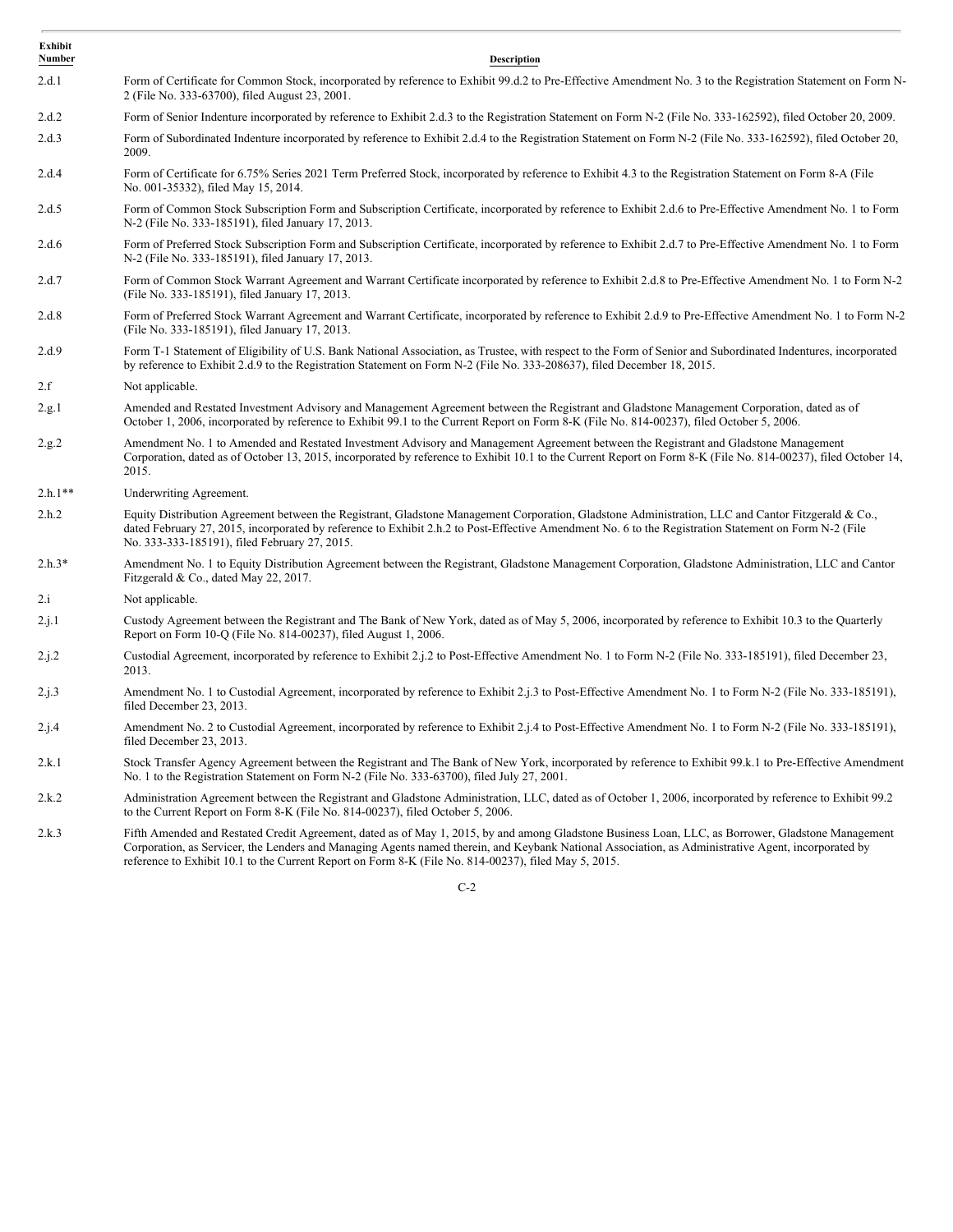| Exhibit<br>Number | <b>Description</b>                                                                                                                                                                                                                                                                                          |
|-------------------|-------------------------------------------------------------------------------------------------------------------------------------------------------------------------------------------------------------------------------------------------------------------------------------------------------------|
| 2.k.4             | Joinder Agreement, dated as of June 19, 2015, by and among Gladstone Business Loan, LLC, Gladstone Management Corporation, Keybank National Association<br>and Santander Bank, N.A., incorporated by reference to Exhibit 10.1 to the Current Report on Form 8-K (File No. 814-00237), filed June 23, 2015. |
| 2.k.5             | Assignment, Acceptance and Joinder, dated as of June 19, 2015, by and between Keybank National Association and Alostar Bank of Commerce, incorporated by<br>reference to Exhibit 10.2 to the Current Report on Form 8-K (File No. 814-00237), filed June 23, 2015.                                          |
| 2.k.6             | Assignment and Acceptance, dated as of June 19, 2015, by and between Keybank National Association and Newbridge Bank, incorporated by reference to Exhibit<br>10.3 to the Current Report on Form 8-K (File No. 814-00237), filed June 23, 2015.                                                             |
| 2.k.7             | Amendment No. 1 to Fifth Amended and Restated Credit Agreement, dated as of October 9, 2015, incorporated by reference to Exhibit 10.2 to the Quarterly<br>Report on form 10-Q (file No. 814-00237), filed February 8, 2016.                                                                                |
| 2.k.8             | Amendment No. 2 to Fifth Amended and Restated Credit agreement, dated August 18, 2016, incorporated by reference to Exhibit 2.k.8 to Post-Effective<br>Amendment No. 1 to the Registration Statement on Form N-2 (File No. 333-208637), filed October 28, 2016.                                             |
| 2.1.1             | Opinion of Counsel (Bass, Berry & Sims PLC), dated December 18, 2015, incorporated by reference to Exhibit 2.1.2 to the Registration Statement on Form N-2<br>(File No. 333-208637), filed December 18, 2015.                                                                                               |
| 2.1.2             | Opinion of Counsel (Venable LLP), dated December 18, 2015, incorporated by reference to Exhibit 2.1.2 to the Registration Statement on Form N-2 (File No.<br>333-208637), filed December 18, 2015.                                                                                                          |
| $2.1.3*$          | Opinion of Counsel (Venable LLP).                                                                                                                                                                                                                                                                           |
| 2.m               | Not applicable.                                                                                                                                                                                                                                                                                             |
| 2.n.1             | Consent of PricewaterhouseCoopers LLP, incorporated by reference to Exhibit 2.n.1 to the Registration Statement on Form N-2 (File No. 333-208637), filed<br>December 22, 2016.                                                                                                                              |
| 2.n.2             | Consent of Counsel (Bass, Berry & Sims PLC) (included in Exhibit 2.1.1).                                                                                                                                                                                                                                    |
| 2.n.3             | Consent of Counsel (Venable LLP) (included in Exhibit 2.1.2).                                                                                                                                                                                                                                               |
| 2.n.4             | Consent of Counsel (Venable LLP) (included in Exhibit 2.1.3).                                                                                                                                                                                                                                               |
| 2.n.5             | Report of Independent Registered Public Accounting Firm, incorporated by reference to Exhibit 2.n.4 to the Registration Statement on Form N-2 (File No. 333-<br>208637), filed December 22, 2016.                                                                                                           |
| 2.n.6             | Consent of Crowe Horwath LLP, incorporated by reference to Exhibit 2.n.5 to the Registration Statement on Form N-2 (File No. 333-208637), filed December<br>22, 2016                                                                                                                                        |
| 2.n.7             | Consent of Henderson Hutcherson & McCullough, PLLC, incorporated by reference to Exhibit 2.n.6 to the Registration Statement on Form N-2 (File No. 333-<br>208637), filed December 22, 2016                                                                                                                 |
| 2.n.8             | Consent of Crowe Horwath LLP, incorporated by reference to Exhibit 2.n.7 to the Registration Statement on Form N-2 (File No. 333-208637), filed December<br>22, 2016                                                                                                                                        |
| 2.n.9             | Consent of RubinBrown LLP, incorporated by reference to Exhibit 2.n.8 to the Registration Statement on Form N-2 (File No. 333-208637), filed December 22,<br>2016                                                                                                                                           |
| 2.0               | Not applicable.                                                                                                                                                                                                                                                                                             |
| 2.p               | Subscription Agreement dated May 30, 2001, incorporated by reference to Exhibit 99.p to the Registration Statement on Form N-2 (File No. 333-63700), filed<br>June 22, 2001.                                                                                                                                |
| 2.q               | Not applicable.                                                                                                                                                                                                                                                                                             |
| 2.r               | Code of Ethics and Business Conduct, updated January 28, 2013, incorporated by reference to Exhibit 14 to the Annual Report on Form 10-K (File No. 814-<br>00237), filed November 20, 2013.                                                                                                                 |
| 2.s.1             | Power of Attorney, incorporated by reference to the signature page of the Registration Statement on Form N-2 (File No. 333-208637), filed December 18, 2015.                                                                                                                                                |
|                   |                                                                                                                                                                                                                                                                                                             |

2.s.2 Reserved.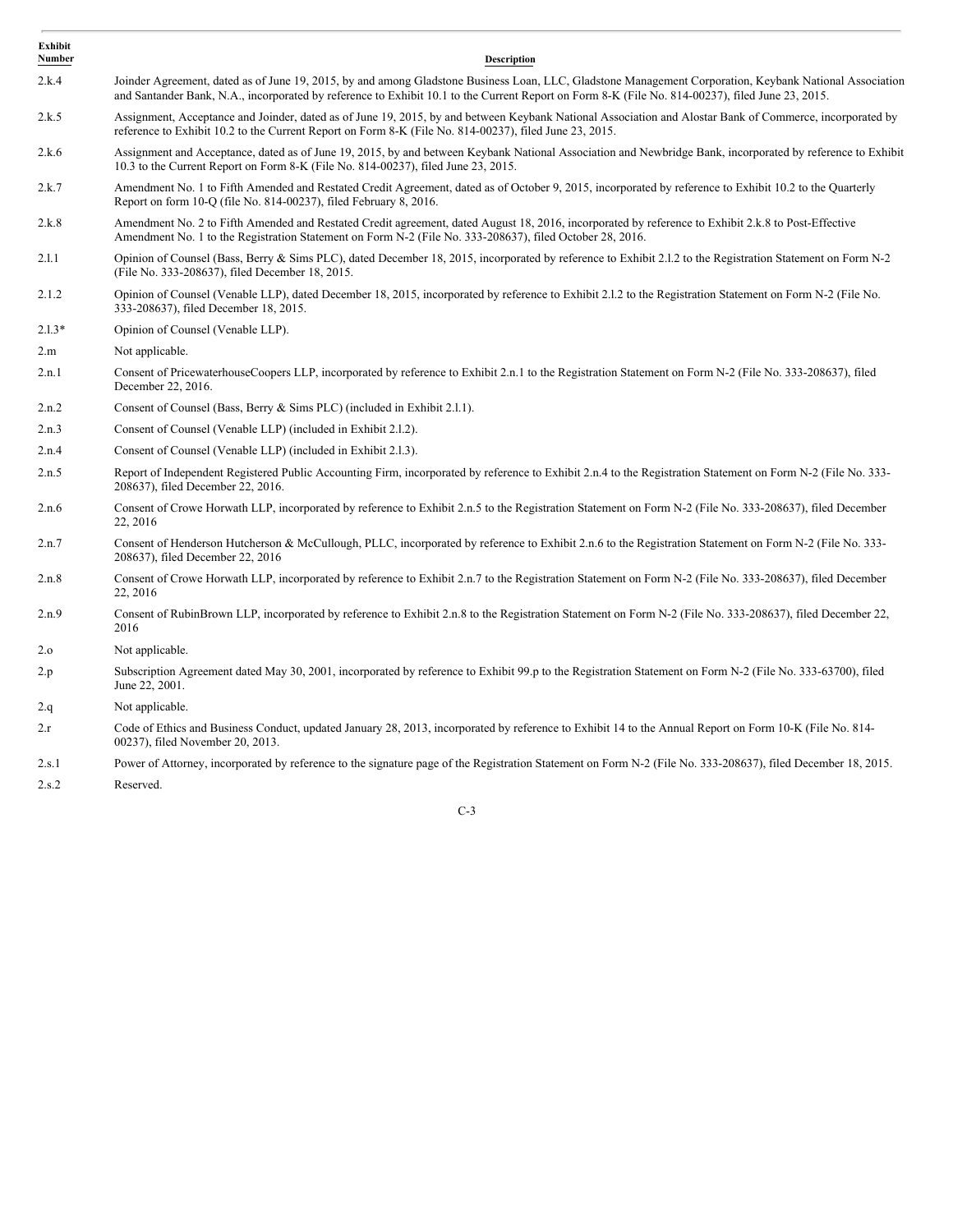| <b>Exhibit</b><br>Number | <b>Description</b>                                                                                                                                                                                                                                                               |
|--------------------------|----------------------------------------------------------------------------------------------------------------------------------------------------------------------------------------------------------------------------------------------------------------------------------|
| 2.s.3                    | Statements Re: Computation of Ratios, incorporated by reference to Exhibit 2.s.3 to the Registration Statement on Form N-2 (File No. 333-208637), filed<br>December 22, 2016.                                                                                                    |
| 2.s.4                    | Financial Statements of Defiance Integrated Technologies, Inc. as of and for the years ended December 31, 2015, 2014 and 2013 (audited), incorporated by<br>reference to Exhibit 2.s.4 to the Registration Statement on Form N-2 (File No. 333-208637), filed December 22, 2016. |
| 2.s.5                    | Financial Statements of Sunshine Media Group, Inc. as of and for the year ended December 31, 2015(audited), incorporated by reference to Exhibit 2.s.5 to the<br>Registration Statement on Form N-2 (File No. 333-208637), filed December 22, 2016.                              |
| 2.s.6                    | Financial Statements of Sunshine Media Group, Inc. as of and for the years ended December 31, 2014 and 2013 (audited), incorporated by reference to Exhibit 2.s.6<br>to the Registration Statement on Form N-2 (File No. 333-208637), filed December 22, 2016.                   |
| 2.s.7                    | Financial Statements of RBC Acquisition Corp. and Subsidiary as of and for the years ended September 30, 2015 and 2014 (unaudited), incorporated by reference to<br>Exhibit 2.s.7 to the Registration Statement on Form N-2 (File No. 333-208637), filed December 22, 2016.      |
| 2.s.8                    | Financial Statements of RBC Acquisition Corp. and Subsidiary as of and for the year ended September 30, 2014 (audited), incorporated by reference to Exhibit<br>2.s.8 to the Registration Statement on Form N-2 (File No. 333-208637), filed December 22, 2016.                  |
| 2.s.9                    | Form of Prospectus Supplement for Common Stock Offering, incorporated by reference to Exhibit 2.s.8 to the Registration Statement on Form N-2 (File No. 333-<br>208637), filed December 18, 2015.                                                                                |
| 2.s.10                   | Form of Prospectus Supplement for Preferred Stock Offering, incorporated by reference to Exhibit 2.s.9 to the Registration Statement on Form N-2 (File No. 333-<br>208637), filed December 18, 2015.                                                                             |
| 2.s.11                   | Form of Prospectus Supplement for Rights Offering of Common Stock, incorporated by reference to Exhibit 2.s.10 to the Registration Statement on Form N-2 (File<br>No. 333-208637), filed December 18, 2015.                                                                      |
| 2.s.12                   | Form of Prospectus Supplement for Rights Offering of Preferred Stock, incorporated by reference to Exhibit 2.s.11 to the Registration Statement on Form N-2 (File<br>No. 333-208637), filed December 18, 2015.                                                                   |
| 2.s.13                   | Form of Prospectus Supplement for Notes, incorporated by reference to Exhibit 2.s.12 to the Registration Statement on Form N-2 (File No. 333-208637), filed<br>December 18, 2015.                                                                                                |
| 2.s.14                   | Form of Prospectus Supplement for Senior Notes, incorporated by reference to Exhibit 2.s.13 to the Registration Statement on Form N-2 (File No. 333-208637),<br>filed December 18, 2015.                                                                                         |
| 2.s.15                   | Form of Prospectus Supplement for Warrants for Common Stock, incorporated by reference to Exhibit 2.s.14 to the Registration Statement on Form N-2 (File<br>No. 333-208637), filed December 18, 2015.                                                                            |
| 2.s.16                   | Form of Prospectus Supplement for Warrants for Preferred Stock, incorporated by reference to Exhibit 2.s.15 to the Registration Statement on Form N-2 (File<br>No. 333-208637), filed December 18, 2015.                                                                         |
| $\ast$<br>$***$          | Filed herewith.<br>To be filed by post-effective amendment.                                                                                                                                                                                                                      |

## <span id="page-6-0"></span>**Item 26.** *Marketing Arrangements*

The information contained under the heading "*Plan of Distribution*" in the Registration Statement is incorporated herein by reference.

## <span id="page-6-1"></span>**Item 27.** *Other Expenses of Issuance and Distribution*

| Commission registration fee.    | \$30,210   |
|---------------------------------|------------|
| FINRA fee                       | 45,500     |
| Accounting fees and expenses    | 55,000*    |
| Printing and engraving          | 75,000*    |
| Legal fees and expenses         | 150,000*   |
| Miscellaneous fees and expenses | $15,000*$  |
| Total                           | \$370,710* |
|                                 |            |

\* These amounts are estimates.

All of the expenses set forth above shall be borne by the Registrant.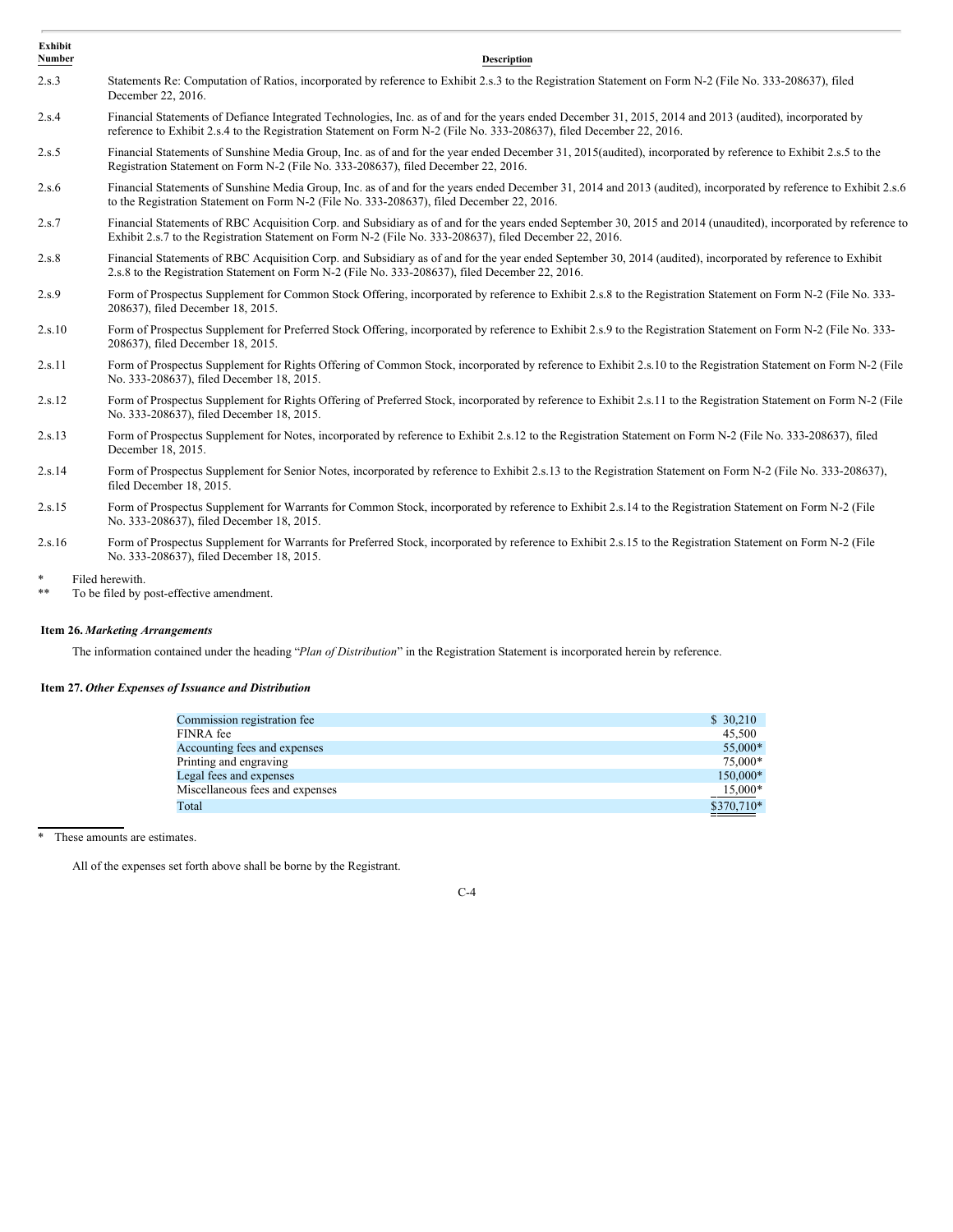#### <span id="page-7-0"></span>**Item 28.** *Persons Controlled by or Under Common Control*

The following list sets forth each of the companies considered to be "controlled" by the Registrant as defined by the Investment Company Act of 1940, as of March 31, 2017:

- Gladstone Capital Advisers, Inc., a Delaware corporation, controlled by the Registrant, through 100% of the voting securities.<sup>(1)</sup>
- Gladstone Business Loan, LLC, a Delaware limited liability company, controlled by the Registrant, through 100% of the voting securities.(1)
	- Defiance Integrated Technologies, Inc., a Delaware corporation controlled by the Registrant through 90% of the voting securities.(2)
- Gladstone Financial Corporation, a Delaware corporation, controlled by the Registrant, through 100% of the voting securities.<sup>(1)</sup>
	- Lindmark Holdings Corp., a Delaware corporation, controlled by the Registrant through 100% of the voting securities.<sup>(3)</sup>
		- Lindmark Acquisition, LLC, a Delaware limited liability company, controlled by Lindmark Holdings Corp., through 100% of the voting securities<sup>3)</sup>
	- PIC Foundry Holdings, Corp., a Delaware corporation, controlled by the Registrant through  $100\%$  of the voting securities.
		- PIC 360, LLC a Delaware limited liability company, controlled by the Registrant through  $50\%$  of the voting securities.<sup>(3)</sup>
- Publication Holdings, Inc., a Delaware corporation, controlled by the Registrant through 100% of the voting securities.
	- Sunshine Media Group, Inc., a Delaware corporation, controlled by Publication Holdings, Inc. through 100% of the voting securities.
- (1) Subsidiary is included in the Registrant's consolidated financial statements.
- (2) The Registrant filed separate audited or unaudited financial statements for these entities for the applicable periods as exhibits to its Annual Report on Form 10-K for the fiscal year ended September 30, 2016, filed on November 21, 2016.
- (3) Subsidiary is not significant subsidiary as such term is defined in Rule 1-02(w) of Regulation S-X.

We may also be deemed to be under "common control" with the following entities: Gladstone Commercial Corporation, Gladstone Land Corporation and Gladstone Investment Corporation by virtue of the fact that they are advised by Gladstone Management Corporation (the "Adviser"). We may also be deemed to be under "common control" with Gladstone Lending Corporation, a Maryland Corporation, and Gladstone Participation Fund, LLC, a Delaware limited liability company, because 100% of the voting securities of each are owned by the Adviser.

### <span id="page-7-1"></span>**Item 29.** *Number of Holders of Securities*

The following table sets forth the approximate number of record holders of each class of our securities at May 19, 2017. This number does not include stockholders for whom shares are held in "street name."



#### <span id="page-7-2"></span>**Item 30.** *Indemnification*

#### **Indemnification and Limitation of Liability of Directors and Officers**

Maryland law permits a Maryland corporation to include in its charter a provision limiting the liability of its directors and officers to the corporation and its stockholders for money damages, except for liability resulting from (a) actual receipt of an improper benefit or profit in money, property or services or (b) active and deliberate dishonesty that is established by a final judgment and is material to the cause of action. Our charter contains a provision that eliminates the liability of our directors and officers to the maximum extent permitted by Maryland law.

The Maryland General Corporation Law (the "MGCL") requires us (unless our charter provides otherwise, which our charter does not) to indemnify a director or officer who has been successful, on the merits or otherwise, in the defense of any proceeding to

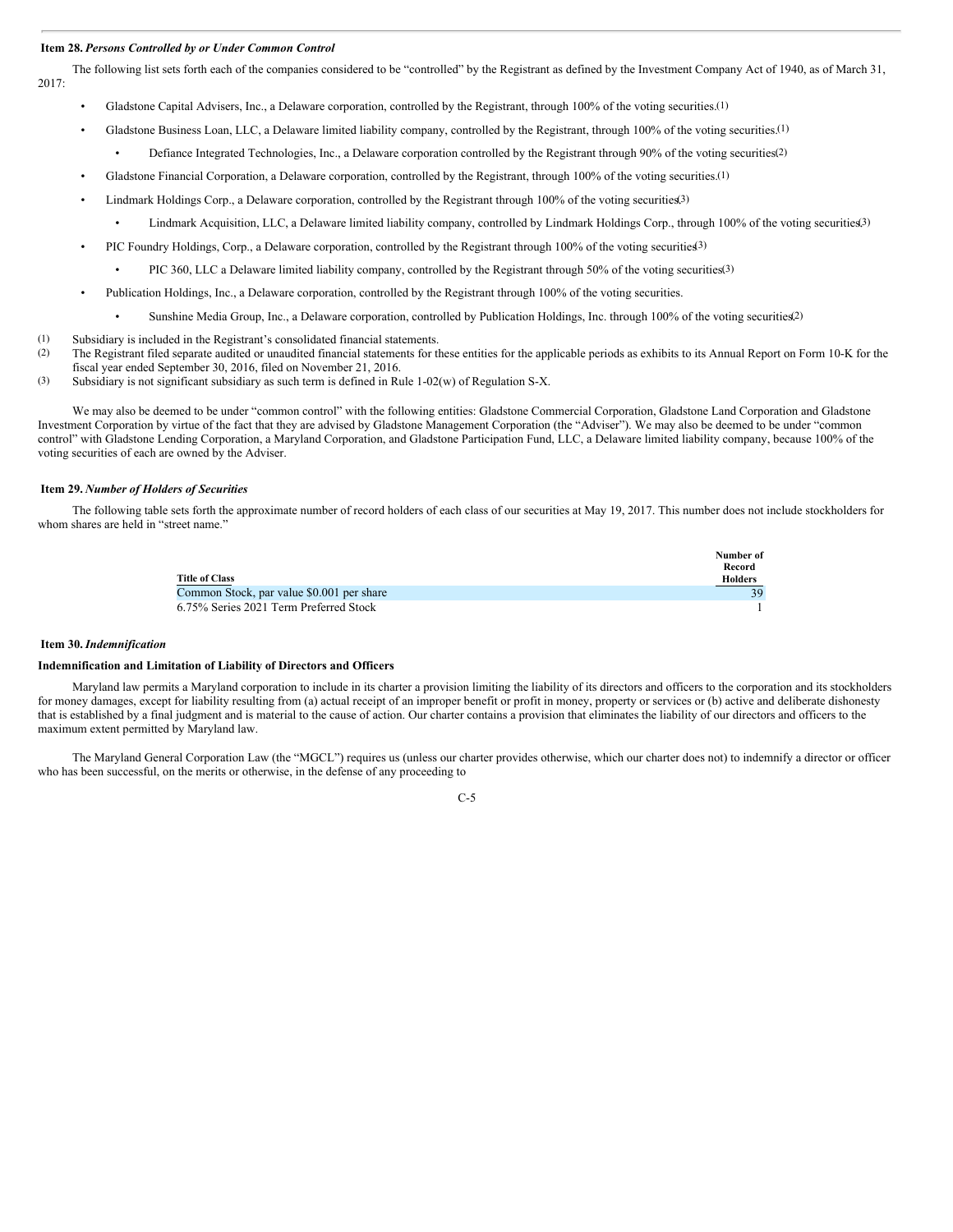which he or she is made a party by reason of his or her service in that capacity. The MGCL permits us to indemnify our present and former directors and officers, among others, against judgments, penalties, fines, settlements and reasonable expenses actually incurred by them in connection with any proceeding to which they may be made or threatened to be made a party by reason of their service in those or other capacities unless it is established that:

- the act or omission of the director or officer was material to the matter giving rise to the proceeding and (1) was committed in bad faith or (2) was the result of active and deliberate dishonesty;
- the director or officer actually received an improper personal benefit in money, property or services; or
- in the case of any criminal proceeding, the director or officer had reasonable cause to believe that the act or omission was unlawful.

Under the MGCL, we may not indemnify a director or officer in a suit by us or on our behalf in which the director or officer was adjudged liable to us or in a suit in which the director or officer was adjudged liable on the basis that personal benefit was improperly received. A court may order indemnification if it determines that the director or officer is fairly and reasonably entitled to indemnification, even though the director or officer did not meet the prescribed standard of conduct or was adjudged liable on the basis that personal benefit was improperly received. However, indemnification for an adverse judgment in a suit by us or on our behalf, or for a judgment of liability on the basis that personal benefit was improperly received, is limited to expenses.

In addition, the MGCL permits us to advance reasonable expenses to a director or officer upon our receipt of:

- a written affirmation by the director or officer of his or her good faith belief that he or she has met the standard of conduct necessary for indemnification by us; and
- a written undertaking by or on behalf of the director or officer to repay the amount paid or reimbursed by us if it is ultimately determined that the director or officer did not meet the standard of conduct.

Subject to the Investment Company Act of 1940, as amended (the "1940 Act"), or any valid rule, regulation or order of the Securities and Exchange Commission ("SEC") thereunder, our charter obligates us, to the maximum extent permitted by Maryland law in effect from time to time, to indemnify and pay or reimburse reasonable expenses in advance of final disposition of a proceeding to any director or officer, whether serving our company or at our request any other entity. Our charter also permits us to indemnify and advance expenses to any employee or agent of our company to the extent authorized by our board of directors or the bylaws and permitted by law.

Our bylaws obligate us, to the maximum extent required by Maryland law or the charter, to indemnify any person who was or is a party or is threatened to be made a party to any threatened action, suit or proceeding, whether civil, criminal, administrative or investigative, by reason of the fact that he is or was our director, officer, employee or agent, or is or was serving at our request as a director, officer, manager, partner, trustee, employee or agent of another corporation, partnership, joint venture, trust, employee benefit plan or other enterprise if our board of directors determines that such person acted in good faith and in a manner reasonably believed to be in or not opposed to the best interests of our company, and, in the case of any criminal action or proceeding, that such person had no reasonable cause to believe that such person's conduct was unlawful. However, our bylaws permit us to advance expenses only so long as, in addition to the requirements above, we obtain security for the advance from the director or officer, we obtain insurance against losses arising by reason of lawful advances or we determine that there is reason to believe that the director or officer will be found entitled to indemnification.

These provisions on indemnification and limitation of liability are subject to the limitations of the 1940 Act that prohibit us from protecting any director or officer against any liability to us or our stockholders arising from willful misfeasance, bad faith, gross negligence or reckless disregard of the duties involved in the conduct of such person's office.

In addition, the investment advisory and management agreement between us and our investment adviser, Gladstone Management Corporation, as well as the administration agreement between us and our administrator Gladstone Administration, LLC (the "Administrator"), each provide that, absent willful misfeasance, bad faith, or gross negligence in the performance of their respective duties or by reason of the reckless disregard of their respective duties and obligations, the Adviser or the Administrator, as applicable, and their respective officers, managers, partners, agents, employees, controlling persons, members, and any other person or entity affiliated with it are entitled to indemnification from us for any damages, liabilities, costs, and expenses (including reasonable attorneys' fees and amounts reasonably paid in settlement) arising from the rendering of the Adviser's services under the investment advisory and management agreement or otherwise as our investment adviser, or the rendering of the Administrator's services under the administration agreement, as applicable.

In addition, the equity distribution agreement provides that the Registrant will indemnify and hold harmless the sales agent named therein and its directors, officers, employees and agents and each person who controls the sales agent within the meaning of either the Securities Act, the Securities Exchange Act of 1934, as amended (the "Exchange Act"), or the 1940 Act against any and all losses, claims, damages or liabilities, joint or several, to which they or any of them may become subject under the Securities Act, the Exchange Act, the 1940 Act or other Federal or state statutory law or regulation, at common law or otherwise, insofar as such losses,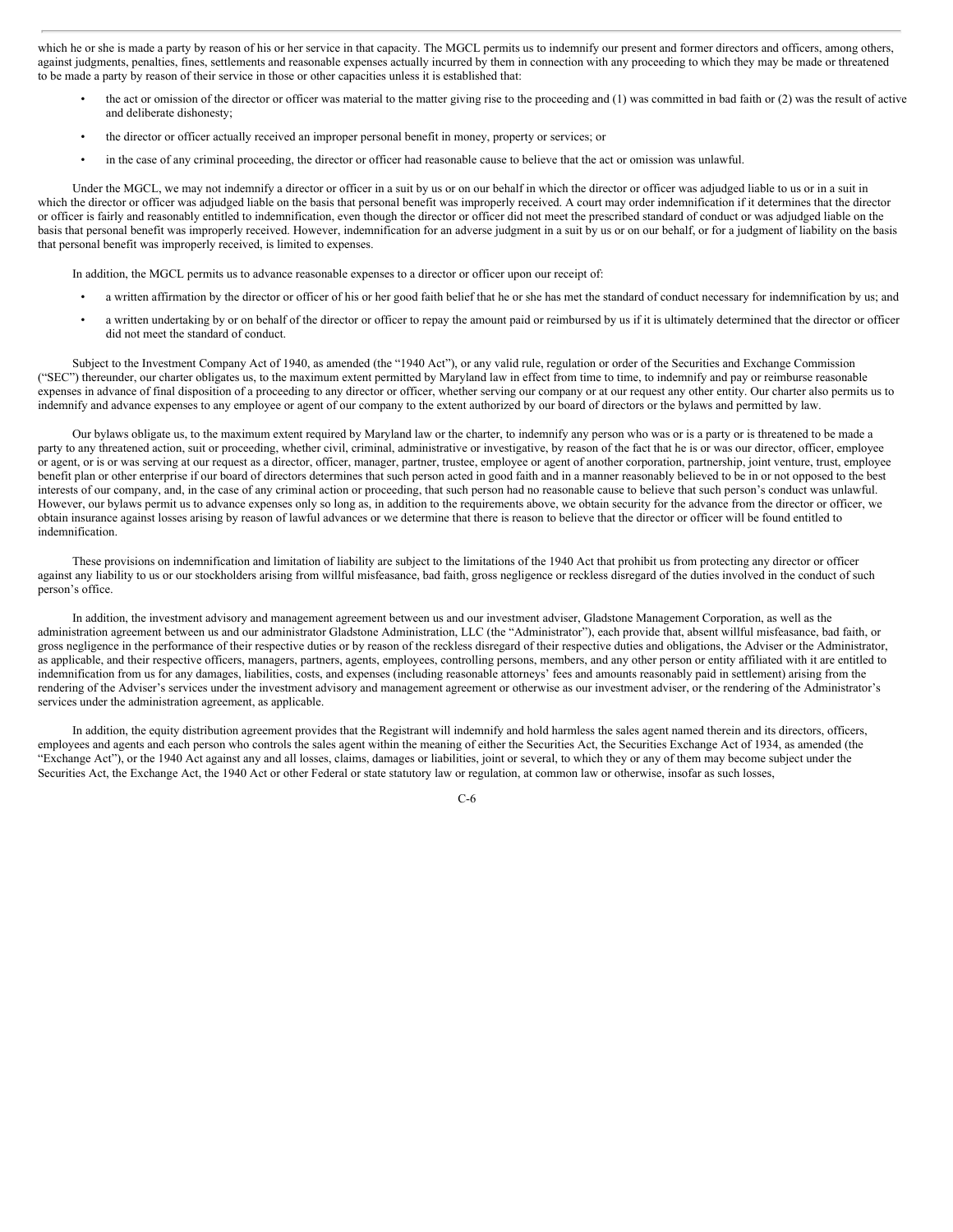claims, damages or liabilities (or actions in respect thereof) arise out of or are based upon any untrue statement or alleged untrue statement of a material fact contained in the Registration Statement, the prospectus, any sales material or in any amendment thereof or supplement thereto, or arise out of or are based upon the omission or alleged omission to state therein a material fact required to be stated therein or necessary to make the statements therein not misleading, and agrees to reimburse each such indemnified party, as incurred, for any legal or other expenses reasonably incurred by them in connection with investigating or defending any such loss, claim, damage, liability or action; *provided, however*, that Registrant will not be liable in any such case to the extent that any such loss, claim, damage or liability arises out of or is based upon any such untrue statement or alleged untrue statement or omission or alleged omission made therein in reliance upon and in conformity with written information furnished to the Registrant by or on behalf of the sales agent specifically for inclusion therein.

Insofar as indemnification for liability arising under the Securities Act may be permitted to directors, officers and controlling persons of the Registrant pursuant to the foregoing provisions, or otherwise, the Registrant has been advised that in the opinion of the SEC such indemnification is against public policy as expressed in the Securities Act and is, therefore, unenforceable. In the event that a claim for indemnification against such liabilities (other than the payment by the registrant of expenses incurred or paid by a director, officer or controlling person of the registrant in the successful defense of any action, suit or proceeding) is asserted by such director, officer or controlling person in connection with the securities being registered, the registrant will, unless in the opinion of its counsel the matter has been settled by controlling precedent, submit to a court of appropriate jurisdiction the question whether such indemnification by it is against public policy as expressed in the Securities Act and will be governed by the final adjudication of such issue.

#### <span id="page-9-0"></span>**Item 31.** *Business and Other Connections of Investment Adviser*

A description of any other business, profession, vocation or employment of a substantial nature in which the Adviser, and each director or executive officer of the Adviser, is or has been during the past two fiscal years, engaged in for his or her own account or in the capacity of director, officer, employee, partner or trustee, is set forth in Part A of this Registration Statement in the section entitled "Management." Additional information regarding the Adviser and its officers and directors is set forth in its Form ADV, as filed with the SEC, and is incorporated herein by reference.

#### <span id="page-9-1"></span>**Item 32.** *Location of Accounts and Records*

All accounts, books or other documents required to be maintained by Section 31(a) of the 1940 Act and the rules thereunder are maintained at the offices of:

- (1) the Registrant, Gladstone Capital Corporation, 1521 Westbranch Drive, Suite 100, McLean, VA 22102;
- (2) the Transfer Agent, Computershare Inc., 250 Royall Street, Canton, MA 02021;
- (3) the Adviser, Gladstone Management Corporation, 1521 Westbranch Drive, Suite 100, McLean, VA 22102;
- (4) the Custodian, The Bank of New York Mellon Corp., 500 Ross Street, Suite 625, Pittsburgh, PA 15262; and
- (5) the Collateral Custodian, The Bank of New York Mellon Corp., 500 Ross Street, Suite 625, Pittsburgh, PA 15262.

#### <span id="page-9-2"></span>**Item 33.** *Management Services*

Not applicable.

#### <span id="page-9-3"></span>**Item 34.** *Undertakings*

- 1. We hereby undertake to suspend the offering of shares until the prospectus is amended if: (1) subsequent to the effective date of this registration statement, our net asset value declines more than ten percent from our net asset value as of the effective date of this registration statement; or (2) the net asset value increases to an amount greater than our net proceeds as stated in the prospectus.
- 2. We hereby undertake:
	- (a) to file, during any period in which offers or sales are being made, a post-effective amendment to this registration statement:
		- (i) to include any prospectus required by Section  $10(a)(3)$  of the Securities Act of 1933, as amended, or the Securities Act;
		- (ii) to reflect in the prospectus any facts or events arising after the effective date of this registration statement (or the most recent post-effective amendment thereof) which, individually or in the aggregate, represent a fundamental change in the information set forth in the registration statement; and
		- (iii) to include any material information with respect to the plan of distribution not previously disclosed in the registration statement or any material change to such information in the registration statement;
	- (b) that, for the purpose of determining any liability under the Securities Act, each such post-effective amendment shall be deemed to be a new registration statement relating to the securities offered therein, and the offering of those securities at that time shall be deemed to be the initial *bona fide* offering thereof;
	- (c) to remove from registration by means of a post-effective amendment any of the securities being registered which remain unsold at the termination of the offering;
	- (d) that, for the purpose of determining liability under the Securities Act to any purchaser, if the Registrant is subject to Rule 430C: Each prospectus filed pursuant to Rule 497(b), (c), (d) or (e) under the Securities Act as part of a registration statement relating to an offering, other than prospectuses filed in reliance on Rule 430A under the Securities Act, shall be deemed to be part of and included in the registration statement as of the date it is first used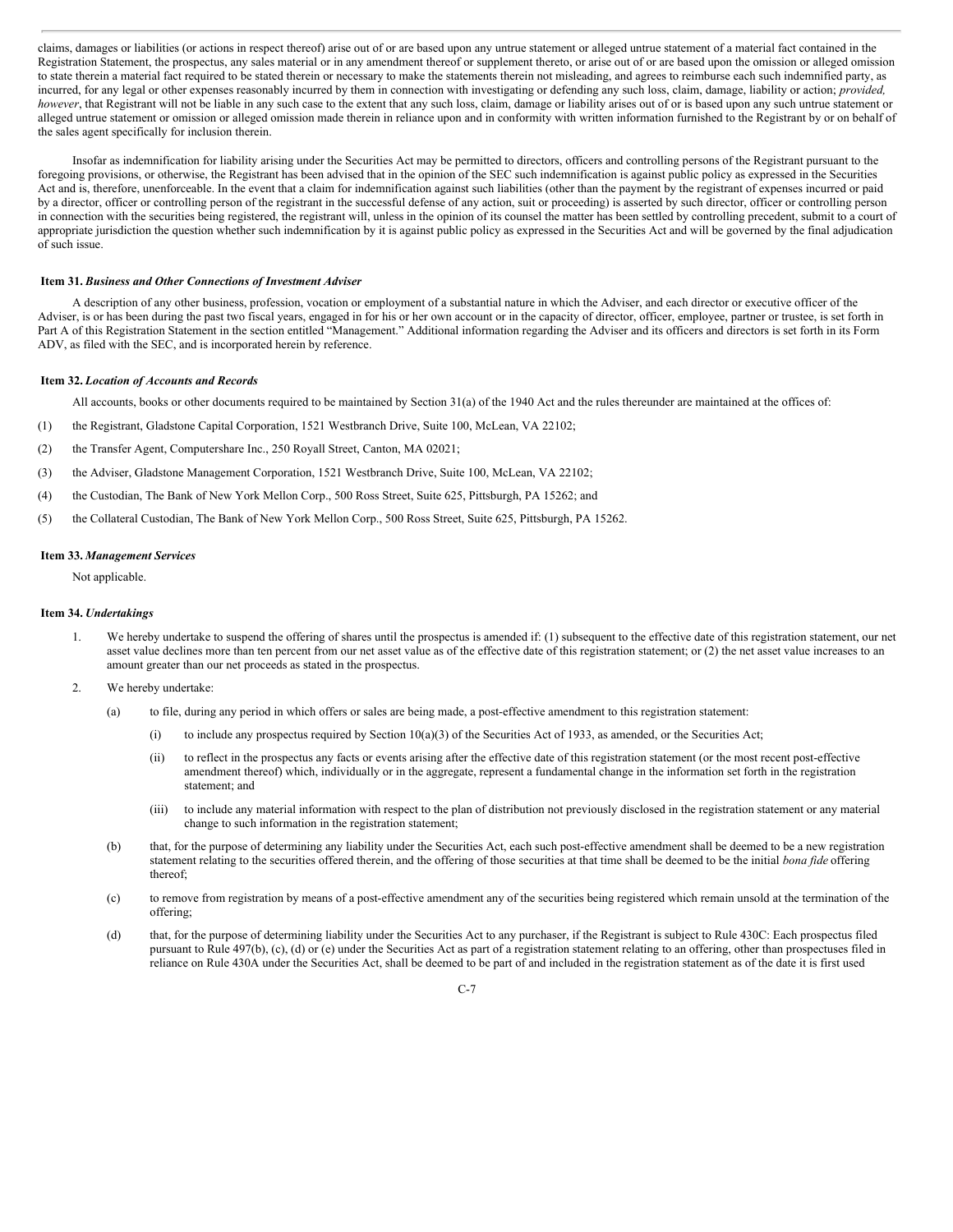after effectiveness. *Provided, however* , that no statement made in a registration statement or prospectus that is part of the registration statement or made in a document incorporated or deemed incorporated by reference into the registration statement or prospectus that is part of the registration statement will, as to a purchaser with a time of contract of sale prior to such first use, supersede or modify any statement that was made in the registration statement or prospectus that was part of the registration statement or made in any such document immediately prior to such date of first use;

- (e) that for the purpose of determining liability of the Registrant under the Securities Act to any purchaser in the initial distribution of securities: The undersigned Registrant undertakes that in a primary offering of securities of the undersigned Registrant pursuant to this registration statement, regardless of the underwriting method used to sell the securities to the purchaser, if the securities are offered or sold to such purchaser by means of any of the following communications, the undersigned Registrant will be a seller to the purchaser and will be considered to offer or sell such securities to the purchaser:
	- (i) any preliminary prospectus or prospectus of the undersigned Registrant relating to the offering required to be filed pursuant to Rule 497 under the Securities Act;
	- (ii) the portion of any advertisement pursuant to Rule 482 under the Securities Act relating to the offering containing material information about the undersigned Registrant or its securities provided by or on behalf of the undersigned Registrant; and
	- (iii) any other communication that is an offer in the offering made by the undersigned Registrant to the purchaser;
- (f) to file a post-effective amendment to the registration statement, and to suspend any offers or sales pursuant the registration statement until such posteffective amendment has been declared effective under the Securities Act, in the event the shares of the Registrant are trading below its net asset value and either (i) the Registrant receives, or has been advised by its independent registered accounting firm that it will receive, an audit report reflecting substantial doubt regarding the Registrant's ability to continue as a going concern or (ii) the Registrant has concluded that a material adverse change has occurred in its financial position or results of operations that has caused the financial statements and other disclosures on the basis of which the offering would be made to be materially misleading;
- (g) to file a post-effective amendment to the registration statement in respect of any one or more offerings of the Registrant's shares (including warrants and/or rights to purchase the shares) below net asset value that will result in greater than 15% dilution, in the aggregate, to existing net asset value per share;
- (h) to file a post-effective amendment to the registration statement in connection with any rights offering; and
- (i) to file a post-effective amendment to the registration statement in connection with any combined offering of securities.
- 3. We hereby undertake that:
	- (a) for the purpose of determining any liability under the Securities Act, the information omitted from the form of prospectus filed as part of this registration statement in reliance upon Rule 430A and contained in a form of prospectus filed by us under Rule 497(h) under the Securities Act shall be deemed to be part of this registration statement as of the time it was declared effective; and
	- (b) for the purpose of determining any liability under the Securities Act, each post-effective amendment that contains a form of prospectus shall be deemed to be a new registration statement relating to the securities offered therein, and the offering of the securities at that time shall be deemed to be the initial *bona fide* offering thereof.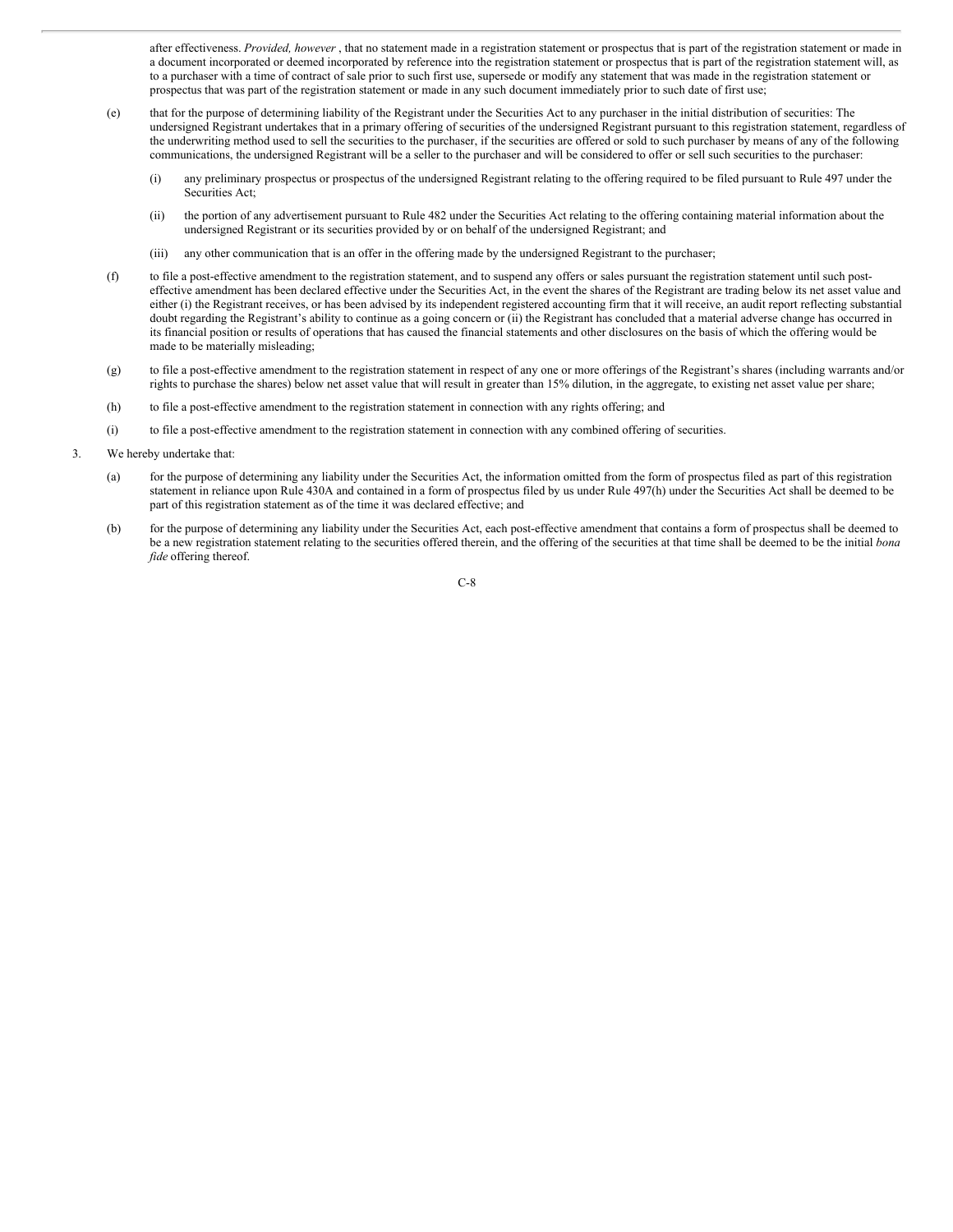## <span id="page-11-0"></span>**SIGNATURES**

Pursuant to the requirements of the Securities Act of 1933, the Registrant has duly caused this Post-Effective Amendment No. 3 to the Registration Statement to be signed on its behalf by the undersigned, thereunto duly authorized, in the City of McLean and Commonwealth of Virginia, on the 22<sup>nd</sup> day of May 2017.

## **GLADSTONE CAPITAL CORPORATION**

By: /s/ DAVID GLADSTONE David Gladstone *Chief Executive Of icer and Chairman of the Board*

Pursuant to the requirements of the Securities Act of 1933, this Post-Effective Amendment No. 3 to the Registration Statement has been signed below by the following persons in the capacities indicated on May 22, 2017:

| By: | /s/ DAVID GLADSTONE                                    |
|-----|--------------------------------------------------------|
|     | David Gladstone                                        |
|     | Chief Executive Officer and Chairman of the Board      |
|     | (principal executive officer)                          |
|     | By: /s/ NICOLE SCHALTENBRAND                           |
|     | Nicole Schaltenbrand                                   |
|     | Chief Financial Officer and Treasurer                  |
|     | (principal financial officer)                          |
|     |                                                        |
|     | By: $\frac{1/s^{\prime\; *}}{\text{Term L. Brubaker}}$ |
|     |                                                        |
|     | Vice Chairman, Chief Operating Officer, Director       |
|     |                                                        |
| By: | $\frac{1}{100}$ $\frac{1}{100}$ Paul W. Adelgren       |
|     |                                                        |
|     | Director                                               |
|     |                                                        |
|     | By: $\frac{1/s}{s}$<br>Michela A. English              |
|     |                                                        |
|     | Director                                               |
|     |                                                        |
| By: | $\frac{1}{\sqrt{S}}$ /s/ *                             |
|     | Caren D. Merrick                                       |
|     | Director                                               |
|     |                                                        |
|     | By: $/s/$ *                                            |
|     | John H. Outland                                        |
|     | Director                                               |
|     | By: $\frac{1}{s}$ /s/*                                 |
|     | Anthony W. Parker                                      |
|     | Director                                               |
|     |                                                        |
|     |                                                        |
|     | By: $\frac{1/s}{s}$ Walter H. Wilkinson, Jr.           |
|     | Director                                               |

\*By: /s/ David Gladstone

David Gladstone *Attorney-in-fact*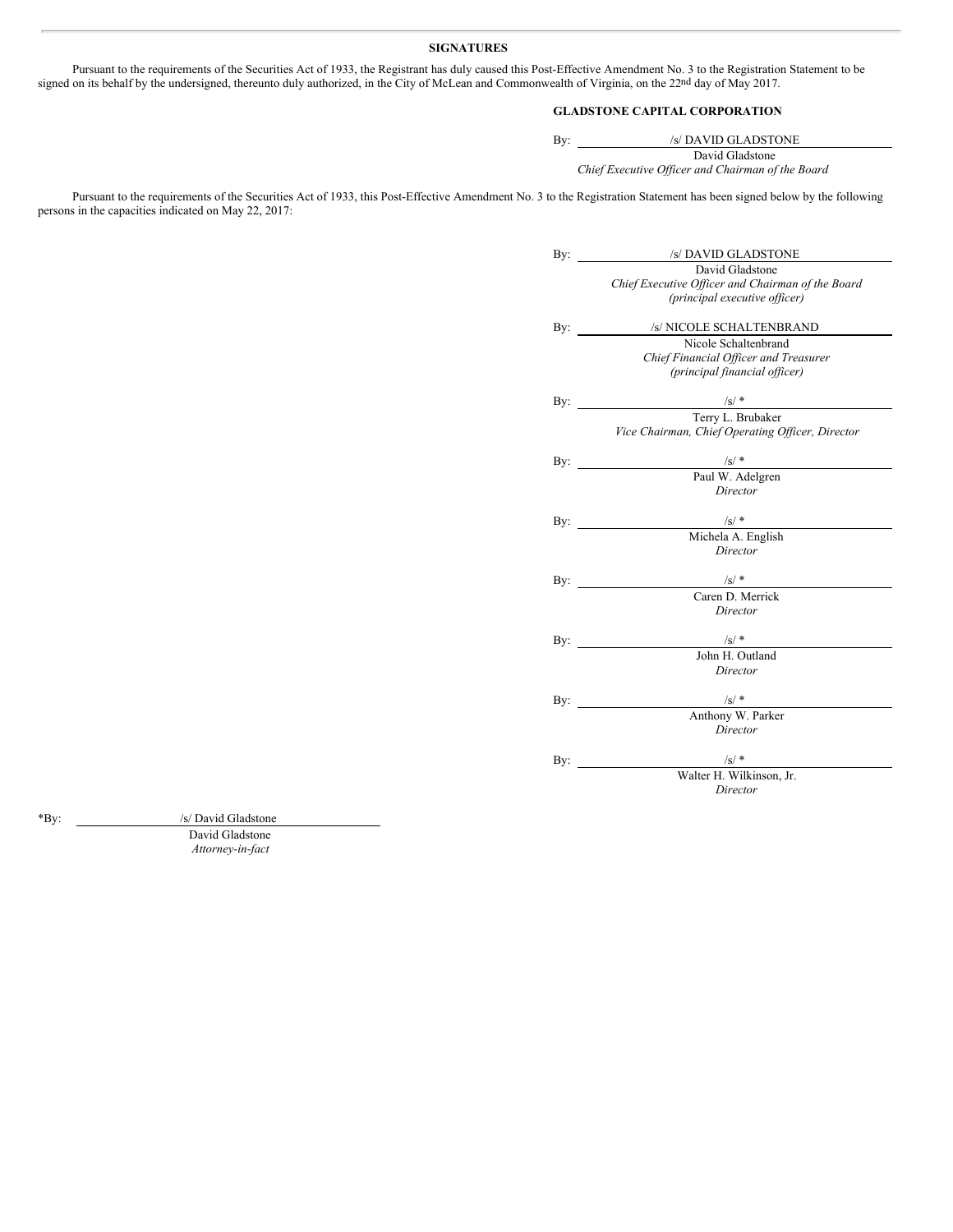## <span id="page-12-0"></span>**Exhibit Index**

| <b>Exhibit</b><br>Number | <b>Description</b>                                                                                                                                                                                                                                                                                                                                                      |
|--------------------------|-------------------------------------------------------------------------------------------------------------------------------------------------------------------------------------------------------------------------------------------------------------------------------------------------------------------------------------------------------------------------|
| 2.a.1                    | Articles of Amendment and Restatement to the Articles of Incorporation, incorporated by reference to Exhibit 99.a.2 to Pre-Effective Amendment No. 1 to the<br>Registration Statement on Form N-2 (File No. 333-63700), filed July 27, 2001.                                                                                                                            |
| 2.a.2                    | Articles Supplementary Establishing and Fixing the Rights and Preferences of Term Preferred Shares, including Appendix A thereto relating to the Term Preferred<br>Shares, 7.125% Series 2016, incorporated by reference to Exhibit 2.a.2 to Post-Effective Amendment No. 5 to the Registration Statement on Form N-2 (File<br>No. 333-162592), filed October 31, 2011. |
| 2.a.3                    | Articles Supplementary Establishing and Fixing the Rights and Preferences of Term Preferred Shares, 6.75% Series 2021, including Exhibit A thereto,<br>incorporated by reference to Exhibit 3.3 to the Registration Statement on Form 8-A (File No. 001-35332), filed May 15, 2014.                                                                                     |
| 2.a.4                    | Certificate of Correction to Articles Supplementary Establishing and Fixing the Rights and Preferences of Term Preferred Shares, 6.75% Series 2021, incorporated<br>by reference to Exhibit 3.4 to the Quarterly Report on Form 10-Q (File No. 811-000000), filed July 30, 2014.                                                                                        |
| 2.a.5                    | Certificate of Correction to Articles Supplementary Establishing and Fixing the Rights and Preferences of Term Preferred Shares, incorporated by reference to<br>Exhibit 3.1 to the Current Report on Form 8-K (File No. 814-00237), filed October 29, 2015.                                                                                                            |
| 2.b.1                    | Bylaws, incorporated by reference to Exhibit 99.b to Pre-Effective Amendment No. 1 to the Registration Statement on Form N-2 (File No. 333-63700), filed<br>July 27, 2001.                                                                                                                                                                                              |
| 2.b.2                    | Amendment to Bylaws, incorporated by reference to Exhibit 3.3 to the Quarterly Report on Form 10-QFile No. 814-00237), filed February 17, 2004.                                                                                                                                                                                                                         |
| 2.b.3                    | Second Amendment to Bylaws, incorporated by reference to Exhibit 99.1 to the Current Report on Form 8-K (File No. 814-00237), filed July 10, 2007.                                                                                                                                                                                                                      |
| 2.b.4                    | Third Amendment to Bylaws, incorporated by reference to Exhibit 99.1 to the Current Report on Form 8-K(File No. 814-00237), filed June 10, 2011.                                                                                                                                                                                                                        |
| 2.b.5                    | Fourth Amendment to Bylaws, incorporated by reference to Exhibit 3.1 to the Current Report on Form 8-KFile No. 814-00237), filed November 29, 2016.                                                                                                                                                                                                                     |
| 2.c                      | Not applicable.                                                                                                                                                                                                                                                                                                                                                         |
| 2.d.1                    | Form of Certificate for Common Stock, incorporated by reference to Exhibit 99.d.2 to Pre-Effective Amendment No. 3 to the Registration Statement on Form N-2<br>(File No. 333-63700), filed August 23, 2001.                                                                                                                                                            |
| 2.d.2                    | Form of Senior Indenture incorporated by reference to Exhibit 2.d.3 to the Registration Statement on Form N-2 (File No. 333-162592), filed October 20, 2009.                                                                                                                                                                                                            |
| 2.d.3                    | Form of Subordinated Indenture incorporated by reference to Exhibit 2.d.4 to the Registration Statement on Form N-2 (File No. 333-162592), filed October 20,<br>2009.                                                                                                                                                                                                   |
| 2.d.4                    | Form of Certificate for 6.75% Series 2021 Term Preferred Stock, incorporated by reference to Exhibit 4.3 to the Registration Statement on Form 8-A (File<br>No. 001-35332), filed May 15, 2014.                                                                                                                                                                         |
| 2.d.5                    | Form of Common Stock Subscription Form and Subscription Certificate, incorporated by reference to Exhibit 2.d.6 to Pre-Effective Amendment No. 1 to Form N-<br>2 (File No. 333-185191), filed January 17, 2013.                                                                                                                                                         |
| 2.d.6                    | Form of Preferred Stock Subscription Form and Subscription Certificate, incorporated by reference to Exhibit 2.d.7 to Pre-Effective Amendment No. 1 to Form N-<br>2 (File No. 333-185191), filed January 17, 2013.                                                                                                                                                      |
| 2.d.7                    | Form of Common Stock Warrant Agreement and Warrant Certificate incorporated by reference to Exhibit 2.d.8 to Pre-Effective Amendment No. 1 to Form N-2<br>(File No. 333-185191), filed January 17, 2013.                                                                                                                                                                |
| 2.d.8                    | Form of Preferred Stock Warrant Agreement and Warrant Certificate, incorporated by reference to Exhibit 2.d.9 to Pre-Effective Amendment No. 1 to Form N-2<br>(File No. 333-185191), filed January 17, 2013.                                                                                                                                                            |

- 2.d.9 Form T-1 Statement of Eligibility of U.S. Bank National Association, as Trustee, with respect to the Form of Senior and Subordinated Indentures, incorporated by reference to Exhibit 2.d.9 to the Registration Statement on Form N-2 (File No. 333-208637), filed December 18, 2015.
- 2.f Not applicable.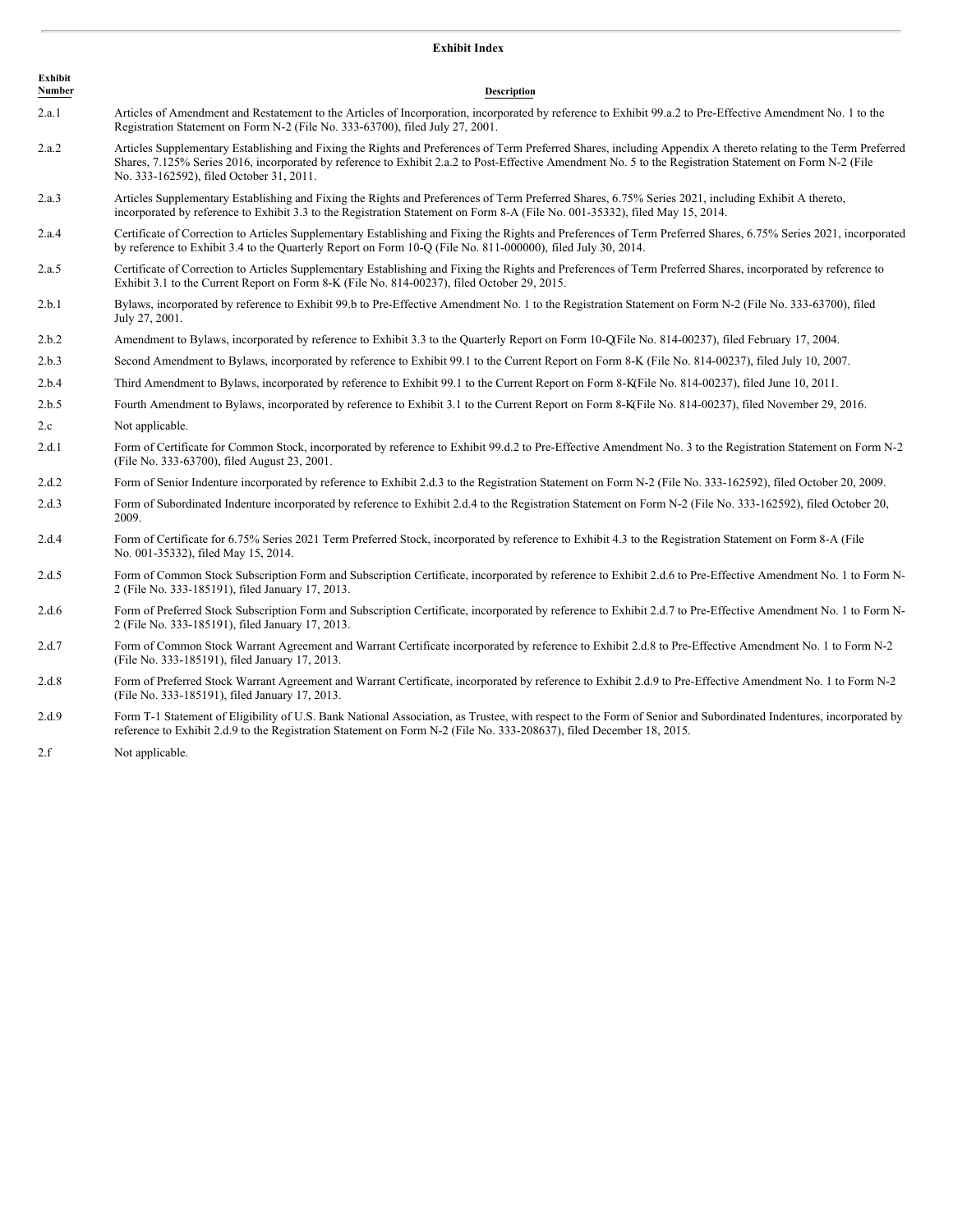| <b>Exhibit</b><br>Number | <b>Description</b>                                                                                                                                                                                                                                                                                                                                                                                                |
|--------------------------|-------------------------------------------------------------------------------------------------------------------------------------------------------------------------------------------------------------------------------------------------------------------------------------------------------------------------------------------------------------------------------------------------------------------|
| 2.g.1                    | Amended and Restated Investment Advisory and Management Agreement between the Registrant and Gladstone Management Corporation, dated as of<br>October 1, 2006, incorporated by reference to Exhibit 99.1 to the Current Report on Form 8-K (File No. 814-00237), filed October 5, 2006.                                                                                                                           |
| 2.g.2                    | Amendment No. 1 to Amended and Restated Investment Advisory and Management Agreement between the Registrant and Gladstone Management<br>Corporation, dated as of October 13, 2015, incorporated by reference to Exhibit 10.1 to the Current Report on Form 8-K (File No. 814-00237), filed October 14,<br>2015.                                                                                                   |
| $2.h.1**$                | Underwriting Agreement.                                                                                                                                                                                                                                                                                                                                                                                           |
| 2.h.2                    | Equity Distribution Agreement between the Registrant, Gladstone Management Corporation, Gladstone Administration, LLC and Cantor Fitzgerald & Co.,<br>dated February 27, 2015, incorporated by reference to Exhibit 2.h.2 to Post-Effective Amendment No. 6 to the Registration Statement on Form N-2 (File<br>No. 333-333-185191), filed February 27, 2015.                                                      |
| $2.h.3*$                 | Amendment No. 1 to Equity Distribution Agreement between the Registrant, Gladstone Management Corporation, Gladstone Administration, LLC and Cantor<br>Fitzgerald & Co., dated May 22, 2017.                                                                                                                                                                                                                      |
| 2.i                      | Not applicable.                                                                                                                                                                                                                                                                                                                                                                                                   |
| 2.i.1                    | Custody Agreement between the Registrant and The Bank of New York, dated as of May 5, 2006, incorporated by reference to Exhibit 10.3 to the Quarterly<br>Report on Form 10-Q (File No. 814-00237), filed August 1, 2006.                                                                                                                                                                                         |
| 2.i.2                    | Custodial Agreement, incorporated by reference to Exhibit 2.1.2 to Post-Effective Amendment No. 1 to Form N-2 (File No. 333-185191), filed December 23,<br>2013.                                                                                                                                                                                                                                                  |
| 2.j.3                    | Amendment No. 1 to Custodial Agreement, incorporated by reference to Exhibit 2.1.3 to Post-Effective Amendment No. 1 to Form N-2 (File No. 333-185191),<br>filed December 23, 2013.                                                                                                                                                                                                                               |
| 2.i.4                    | Amendment No. 2 to Custodial Agreement, incorporated by reference to Exhibit 2.j.4 to Post-Effective Amendment No. 1 to Form N-2 (File No. 333-185191),<br>filed December 23, 2013.                                                                                                                                                                                                                               |
| 2.k.1                    | Stock Transfer Agency Agreement between the Registrant and The Bank of New York, incorporated by reference to Exhibit 99.k.1 to Pre-Effective Amendment<br>No. 1 to the Registration Statement on Form N-2 (File No. 333-63700), filed July 27, 2001.                                                                                                                                                             |
| 2.k.2                    | Administration Agreement between the Registrant and Gladstone Administration, LLC, dated as of October 1, 2006, incorporated by reference to Exhibit 99.2<br>to the Current Report on Form 8-K (File No. 814-00237), filed October 5, 2006.                                                                                                                                                                       |
| 2.k.3                    | Fifth Amended and Restated Credit Agreement, dated as of May 1, 2015, by and among Gladstone Business Loan, LLC, as Borrower, Gladstone Management<br>Corporation, as Servicer, the Lenders and Managing Agents named therein, and Keybank National Association, as Administrative Agent, incorporated by<br>reference to Exhibit 10.1 to the Current Report on Form 8-K (File No. 814-00237), filed May 5, 2015. |
| 2.k.4                    | Joinder Agreement, dated as of June 19, 2015, by and among Gladstone Business Loan, LLC, Gladstone Management Corporation, Keybank National<br>Association and Santander Bank, N.A., incorporated by reference to Exhibit 10.1 to the Current Report on Form 8-K (File No. 814-00237), filed June 23, 2015.                                                                                                       |
| 2.k.5                    | Assignment, Acceptance and Joinder, dated as of June 19, 2015, by and between Keybank National Association and Alostar Bank of Commerce, incorporated<br>by reference to Exhibit 10.2 to the Current Report on Form 8-K (File No. 814-00237), filed June 23, 2015.                                                                                                                                                |
| 2.k.6                    | Assignment and Acceptance, dated as of June 19, 2015, by and between Keybank National Association and Newbridge Bank, incorporated by reference to<br>Exhibit 10.3 to the Current Report on Form 8-K (File No. 814-00237), filed June 23, 2015.                                                                                                                                                                   |
| 2.k.7                    | Amendment No. 1 to Fifth Amended and Restated Credit Agreement, dated as of October 9, 2015, incorporated by reference to Exhibit 10.2 to the Quarterly<br>Report on form 10-Q (file No. 814-00237), filed February 8, 2016.                                                                                                                                                                                      |
| 2.k.8                    | Amendment No. 2 to Fifth Amended and Restated Credit agreement, dated August 18, 2016, incorporated by reference to Exhibit 2.k.8 to Post-Effective<br>Amendment No. 1 to the Registration Statement on Form N-2 (File No. 333-208637), filed October 28, 2016.                                                                                                                                                   |
| 2.1.1                    | Opinion of Counsel (Bass, Berry & Sims PLC), dated December 18, 2015, incorporated by reference to Exhibit 2.1.2 to the Registration Statement on Form N-2<br>(File No. 333-208637), filed December 18, 2015.                                                                                                                                                                                                     |
| 2.1.2                    | Opinion of Counsel (Venable LLP), dated December 18, 2015, incorporated by reference to Exhibit 2.1.2 to the Registration Statement on Form N-2 (File No.<br>333-208637), filed December 18, 2015.                                                                                                                                                                                                                |

2.l.3\* Opinion of Counsel (Venable LLP).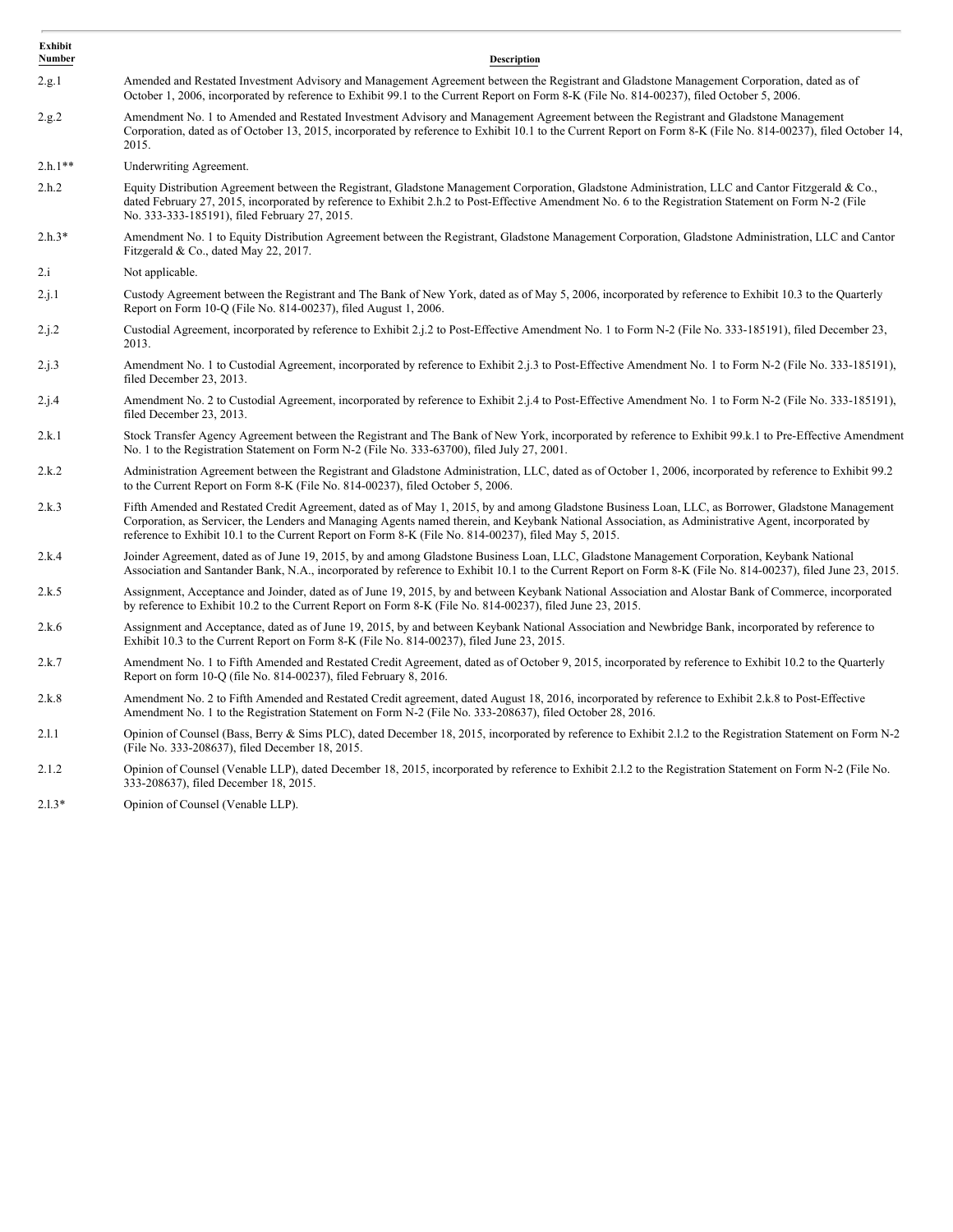| Exhibit<br>Number | <b>Description</b>                                                                                                                                                                                                                                                               |
|-------------------|----------------------------------------------------------------------------------------------------------------------------------------------------------------------------------------------------------------------------------------------------------------------------------|
| 2.m               | Not applicable.                                                                                                                                                                                                                                                                  |
| 2.n.1             | Consent of PricewaterhouseCoopers LLP, incorporated by reference to Exhibit 2.n.1 to the Registration Statement on Form N-2 (File No. 333-208637), filed<br>December 22, 2016.                                                                                                   |
| 2.n.2             | Consent of Counsel (Bass, Berry & Sims PLC) (included in Exhibit 2.1.1).                                                                                                                                                                                                         |
| 2.n.3             | Consent of Counsel (Venable LLP) (included in Exhibit 2.1.2).                                                                                                                                                                                                                    |
| 2.n.4             | Consent of Counsel (Venable LLP) (included in Exhibit 2.1.3).                                                                                                                                                                                                                    |
| 2.n.5             | Report of Independent Registered Public Accounting Firm, incorporated by reference to Exhibit 2.n.4 to the Registration Statement on Form N-2 (File No. 333-<br>208637), filed December 22, 2016.                                                                                |
| 2.n.6             | Consent of Crowe Horwath LLP, incorporated by reference to Exhibit 2.n.5 to the Registration Statement on Form N-2 (File No. 333-208637), filed December 22,<br>2016                                                                                                             |
| 2.n.7             | Consent of Henderson Hutcherson & McCullough, PLLC, incorporated by reference to Exhibit 2.n.6 to the Registration Statement on Form N-2 (File No. 333-<br>208637), filed December 22, 2016                                                                                      |
| 2.n.8             | Consent of Crowe Horwath LLP, incorporated by reference to Exhibit 2.n.7 to the Registration Statement on Form N-2 (File No. 333-208637), filed December 22,<br>2016                                                                                                             |
| 2.n.9             | Consent of RubinBrown LLP, incorporated by reference to Exhibit 2.n.8 to the Registration Statement on Form N-2 (File No. 333-208637), filed December 22,<br>2016                                                                                                                |
| 2.0               | Not applicable.                                                                                                                                                                                                                                                                  |
| 2.p               | Subscription Agreement dated May 30, 2001, incorporated by reference to Exhibit 99.p to the Registration Statement on Form N-2 (File No. 333-63700), filed<br>June 22, 2001.                                                                                                     |
| 2.q               | Not applicable.                                                                                                                                                                                                                                                                  |
| 2.r               | Code of Ethics and Business Conduct, updated January 28, 2013, incorporated by reference to Exhibit 14 to the Annual Report on Form 10-K (File No. 814-00237),<br>filed November 20, 2013.                                                                                       |
| 2.s.1             | Power of Attorney, incorporated by reference to the signature page of the Registration Statement on Form N-2 (File No. 333-208637), filed December 18, 2015.                                                                                                                     |
| 2.s.2             | Reserved.                                                                                                                                                                                                                                                                        |
| 2.s.3             | Statements Re: Computation of Ratios, incorporated by reference to Exhibit 2.s.3 to the Registration Statement on Form N-2 (File No. 333-208637), filed<br>December 22, 2016.                                                                                                    |
| 2.s.4             | Financial Statements of Defiance Integrated Technologies, Inc. as of and for the years ended December 31, 2015, 2014 and 2013 (audited), incorporated by<br>reference to Exhibit 2.s.4 to the Registration Statement on Form N-2 (File No. 333-208637), filed December 22, 2016. |
| 2.s.5             | Financial Statements of Sunshine Media Group, Inc. as of and for the year ended December 31, 2015 (audited), incorporated by reference to Exhibit 2.s.5 to the<br>Registration Statement on Form N-2 (File No. 333-208637), filed December 22, 2016.                             |
| 2.s.6             | Financial Statements of Sunshine Media Group, Inc. as of and for the years ended December 31, 2014 and 2013 (audited), incorporated by reference to Exhibit 2.s.6<br>to the Registration Statement on Form N-2 (File No. 333-208637), filed December 22, 2016.                   |
| 2.s.7             | Financial Statements of RBC Acquisition Corp. and Subsidiary as of and for the years ended September 30, 2015 and 2014 (unaudited), incorporated by reference to<br>Exhibit 2.s.7 to the Registration Statement on Form N-2 (File No. 333-208637), filed December 22, 2016.      |
| 2.s.8             | Financial Statements of RBC Acquisition Corp. and Subsidiary as of and for the year ended September 30, 2014 (audited), incorporated by reference to Exhibit<br>2.s.8 to the Registration Statement on Form N-2 (File No. 333-208637), filed December 22, 2016.                  |
| 2.s.9             | Form of Prospectus Supplement for Common Stock Offering, incorporated by reference to Exhibit 2.s.8 to the Registration Statement on Form N-2 (File No. 333-<br>208637), filed December 18, 2015.                                                                                |
| 2.s.10            | Form of Prospectus Supplement for Preferred Stock Offering, incorporated by reference to Exhibit 2.s.9 to the Registration Statement on Form N-2 (File No. 333-<br>208637), filed December 18, 2015.                                                                             |
| 2.s.11            | Form of Prospectus Supplement for Rights Offering of Common Stock, incorporated by reference to Exhibit 2.s.10 to the Registration Statement on Form N-2 (File<br>No. 333-208637), filed December 18, 2015.                                                                      |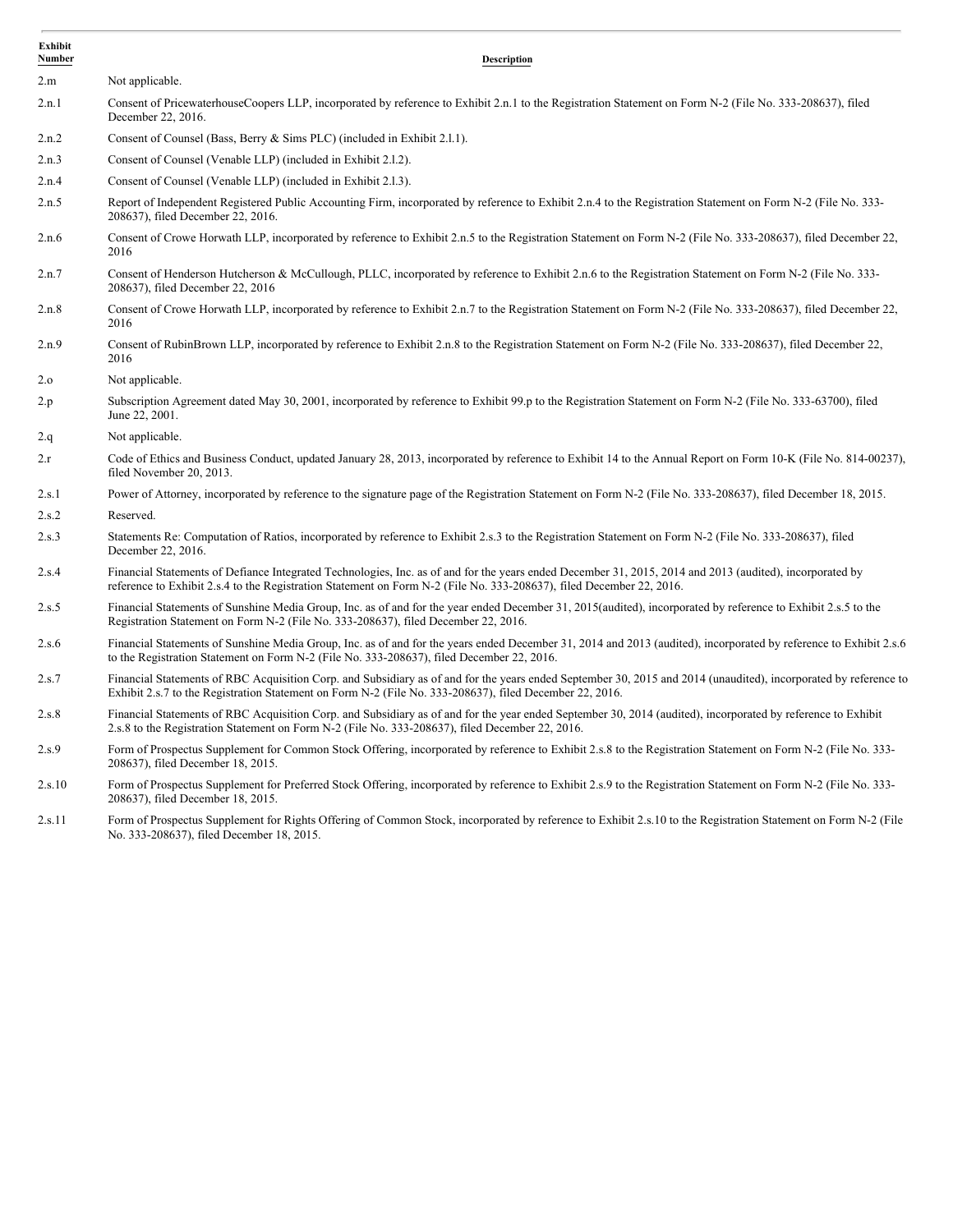| Exhibit<br>Number | <b>Description</b>                                                                                                                                                                                             |
|-------------------|----------------------------------------------------------------------------------------------------------------------------------------------------------------------------------------------------------------|
| 2.s.12            | Form of Prospectus Supplement for Rights Offering of Preferred Stock, incorporated by reference to Exhibit 2.s.11 to the Registration Statement on Form N-2 (File<br>No. 333-208637), filed December 18, 2015. |
| 2.s.13            | Form of Prospectus Supplement for Notes, incorporated by reference to Exhibit 2.s.12 to the Registration Statement on Form N-2 (File No. 333-208637), filed<br>December 18, 2015.                              |
| 2.s.14            | Form of Prospectus Supplement for Senior Notes, incorporated by reference to Exhibit 2.s.13 to the Registration Statement on Form N-2 (File No. 333-208637),<br>filed December 18, 2015.                       |
| 2.s.15            | Form of Prospectus Supplement for Warrants for Common Stock, incorporated by reference to Exhibit 2.s.14 to the Registration Statement on Form N-2 (File<br>No. 333-208637), filed December 18, 2015.          |
| 2.16              | $E_{\alpha m}$ of Dreapeatus Supplement for Warrants for Dreformal Steak, incorporated by reference to Exhibit 2.0.15 to the Decistration Statement on Earn N.2 (Eile                                          |

2.s.16 Form of Prospectus Supplement for Warrants for Preferred Stock, incorporated by reference to Exhibit 2.s.15 to the Registration Statement on Form N-2 (File No. 333-208637), filed December 18, 2015.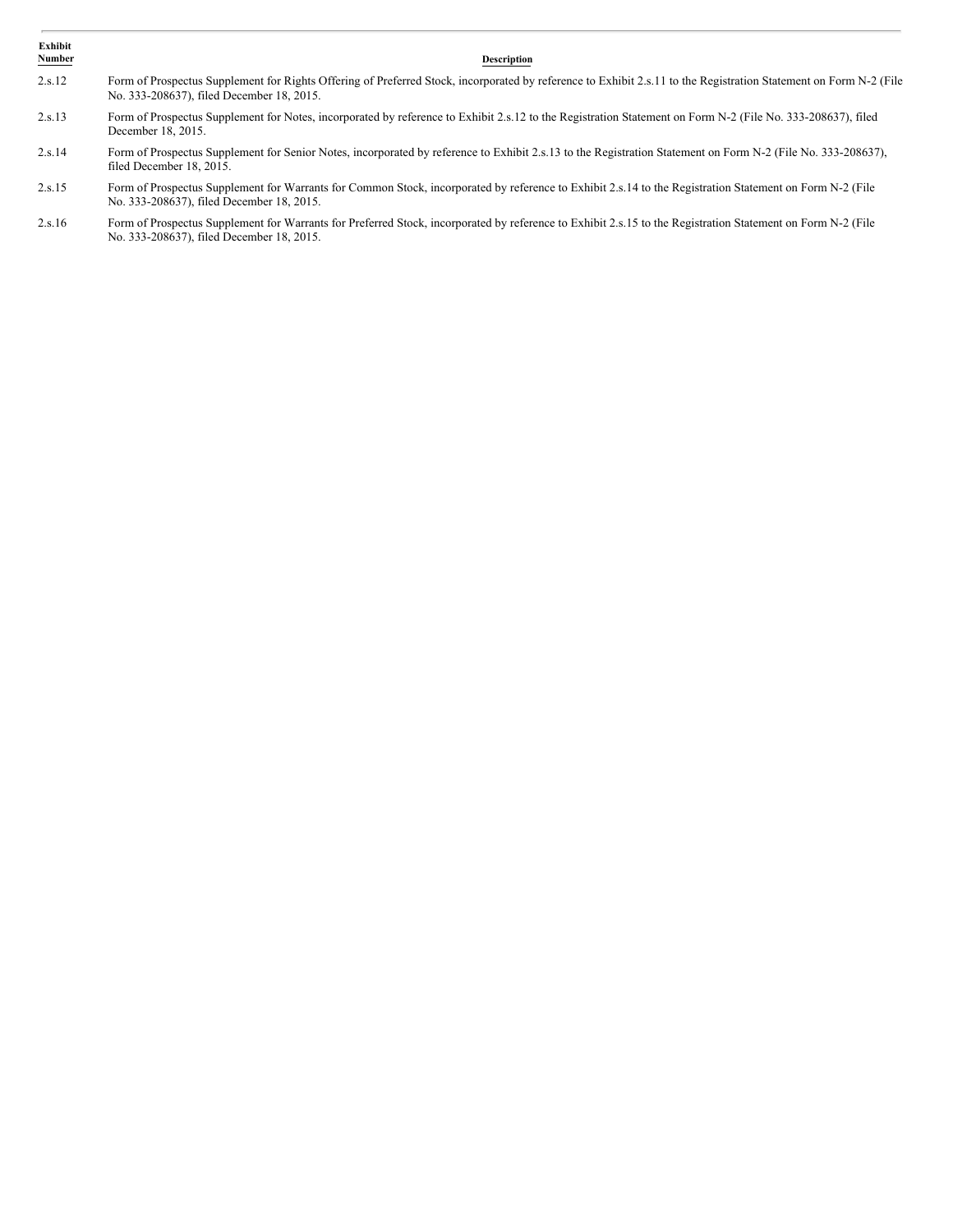#### **GLADSTONE CAPITAL CORPORATION**

#### **AMENDMENT NO. 1 TO EQUITY DISTRIBUTION AGREEMENT**

May 22, 2017

Cantor Fitzgerald & Co. 499 Park Avenue New York, NY 10022

#### Ladies and Gentlemen:

Reference is made to the Equity Distribution Agreement, dated February 27, 2015, including the Schedules thereto (the 'Equity Distribution Agreement'), by and among Gladstone Capital Corporation, a Maryland corporation (the "Company"), Gladstone Management Corporation, a Delaware corporation registered as an investment adviser (the "Adviser"), Gladstone Administration, LLC, a Delaware limited liability company (the "Administrator"), and Cantor Fitzgerald & Co. (the "Agent"), pursuant to which the Company agreed to sell through the Agent, as sales agent, shares of common stock, par value \$0.001 per share, of the Company. All capitalized terms used in this Amendment No. 1 to Equity Distribution Agreement among the Company, the Adviser, the Administrator, and the Agent (this "Amendment") and not otherwise defined herein shall have the respective meanings assigned to such terms in the Equity Distribution Agreement. The Company, the Adviser, the Administrator, and the Agent agree as follows:

A. Amendments to Equity Distribution Agreement. On or after the date hereof (the "Amendment Date"), the Equity Distribution Agreement is amended as follows:

1. All references to "KeyBanc" or "the KeyBanc Agreement" in the Equity Distribution Agreement shall be deleted and any sentences containing such references shall be amended to refer to "the Agent" or "this Agreement" in the singular.

2. The second paragraph of Section 1 is hereby deleted and replaced with the following text:

"The aggregate offering price of Shares that may be sold collectively pursuant to this Agreement and a prior equity distribution agreement, dated February 27, 2015, by and among the Company, the Adviser, the Administrator and KeyBanc Capital Markets Inc., shall not exceed \$50,000,000."

3. The first sentence of the third paragraph of Section 1 is amended by adding ", as amended on October 13, 2015" immediately after "October 1, 2006".

4. The first sentence of the fourth paragraph of Section 1 is amended by deleting the number "333-185191" and replacing it with "333-208637".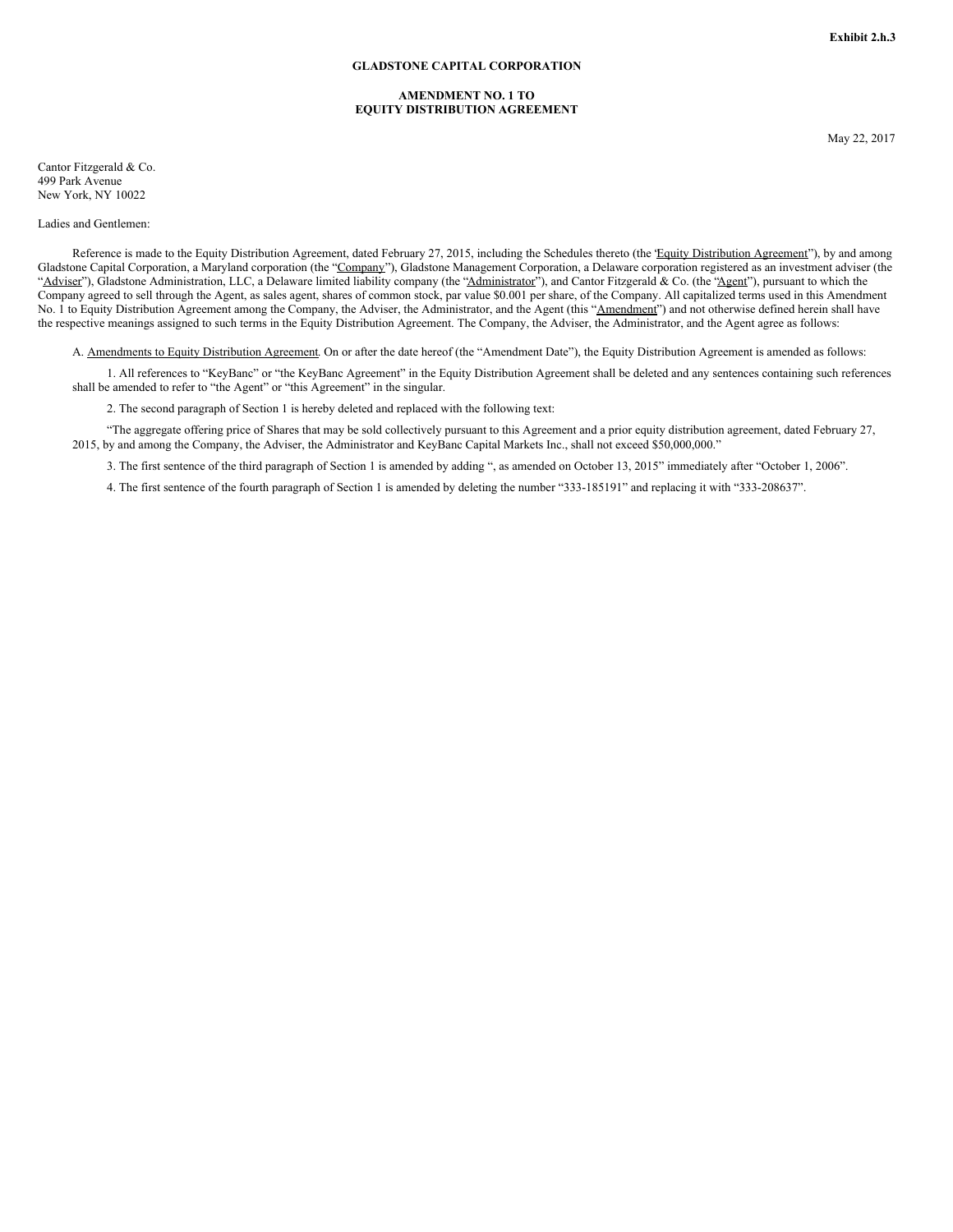5. Section 2(b) is amended by deleting the date "December 31, 2014" and replacing it with "March 31, 2017".

6. The first sentence of Section 2(d) is deleted in its entirety.

7. Section 2(hh) is deleted in its entirety and replaced with the following:

"(hh) Except as disclosed in the Registration Statement and the Prospectus, as required to comply with the 1940 Act, as required to comply with the Fifth Amended and Restated Credit Agreement, dated as of May 1, 2015, by and among Gladstone Business Loan, LLC, as borrower, the Adviser, as servicer, the lenders and managing agents named therein, and Keybank National Association, as administrative agent, as the same may be as amended or restated from time to time, and for such prohibitions that would not reasonably be expected to result in a Company Material Adverse Effect, no Subsidiary, other than Gladstone Business Loan LLC, is currently prohibited, directly or indirectly, from paying any dividends to the Company, from making any other distribution on such Subsidiary's capital stock, from repaying to the Company any loans or advances to such subsidiary from the Company or from transferring any of such Subsidiary's property or assets to the Company or any other Subsidiary."

8. The last sentence of Section 2(mm) is deleted in its entirety and replaced with the following "Notwithstanding the foregoing, as of the date of this Agreement, the Company has not filed this Agreement as an exhibit to the Registration Statement, although all such exhibits will be timely filed by post-effective amendment pursuant to Rule 462(d) under the 1933 Act."

9. Section 4(f) is amended by adding ", and in each case, in accordance with applicable rules and regulations" immediately before "(each such day, a "*Settlement Date*")".

10. Section 4(h) of the Equity Distribution Agreement is hereby deleted in its entirety and replaced with the following: "[Reserved]".

11. Section 6(p) is amended by deleting "K&L Gates LLP" and replacing it with "Stradley Ronon Stevens and Young, LLP".

12. Section 6(s) is amended by deleting "Troutman Sanders LLP" and replacing it with "Cooley LLP".

13. Section 6(x) is deleted in entirety and replaced with the following:

"(x) Absent the prior written consent of the Agent, during the term of this Agreement, the Company will not enter into another agreement for an At the Market Offering program with any other party, other than the Agent."

14. Section 8(a) is amended by deleting the number "(i)" and the following language: "or (ii) the Agent's willful misfeasance, bad faith or gross negligence in the performance of the Agent's duties or by reckless disregard of its obligations and duties under the Agreement".

-2-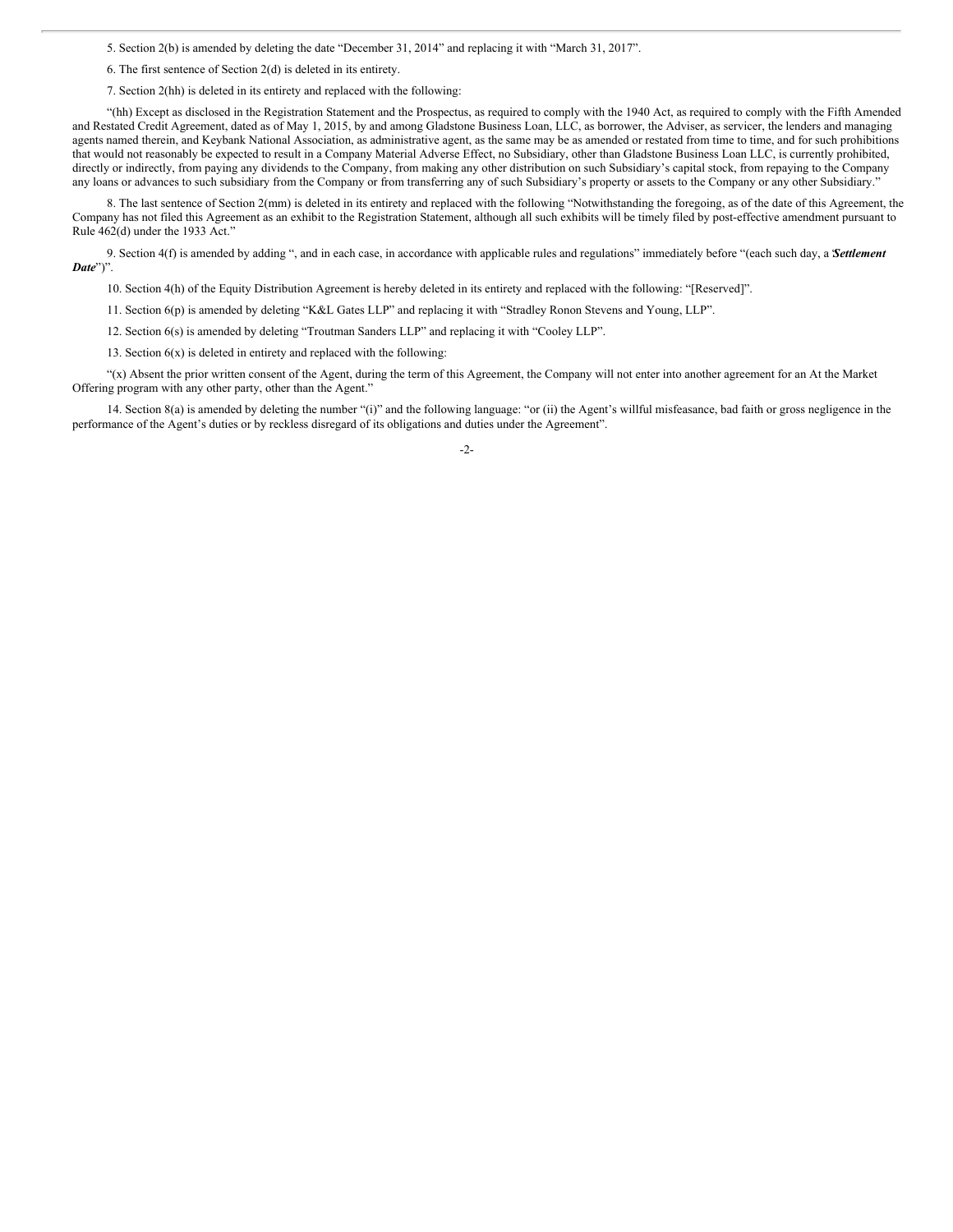15. Section 11 is amended by: (i) adding "and (212) 829-4798" immediately after "(212) 308-3730"; (ii) deleting the words "Jeffrey Lumby" and replacing them with "Capital Markets/ Jeffrey Lumby and General Counsel, respectively"; and (iii) deleting the words "Troutman Sanders LLP, 1001 Haxall Point, Richmond, Virginia 23219, fax no. (804) 698-5185, Attention: Michael T. Damgard" and replacing them with "Cooley LLP, 1114 Avenue of the Americas, New York, NY 10036, fax. no (212) 479-6275, Attention: Daniel I. Goldberg".

16. Section 15 is deleted and replaced with the following:

"**Applicable Law; Consent to Jurisdiction**. This Agreement will be governed by and construed in accordance with the laws of the State of New York applicable to contracts made and to be performed within the State of New York. Each party hereby irrevocably submits to the non-exclusive jurisdiction of the state and federal courts sitting in the City of New York, Borough of Manhattan, for the adjudication of any dispute hereunder or in connection with any transaction contemplated hereby, and hereby irrevocably waives, and agrees not to assert in any suit, action or proceeding, any claim that it is not personally subject to the jurisdiction of any such court, that such suit, action or proceeding is brought in an inconvenient forum or that the venue of such suit, action or proceeding is improper. Each party hereby irrevocably waives personal service of process and consents to process being served in any such suit, action or proceeding by mailing a copy thereof (certified or registered mail, return receipt requested) to such party at the address in effect for notices to it under this Agreement and agrees that such service shall constitute good and sufficient service of process and notice thereof. Nothing contained herein shall be deemed to limit in any way any right to serve process in any manner permitted by law."

17. Section 21 of the Equity Distribution Agreement is hereby deleted in its entirety.

18. The first sentence of the form of Company Officer Certificate and the form of Adviser Certificate, respectively, attached as Exhibit 6(n) are amended to (i) add the words "February 27, 2015, as amended on May 22, 2017" immediately after "dated", and (ii) add "Gladstone Administration, LLC" immediately after "Gladstone Management Corporation".

B. Prospectus Supplement. The Company shall prepare and file in accordance with Rule 497 of the Securities Act, a Prospectus Supplement reflecting this Amendment.

C. Notwithstanding anything to the contrary contained herein, this Amendment shall not have any effect on the terms of the Equity Distribution Agreement prior to the Amendment Date, and the rights and obligations of the parties thereunder, including, without limitation, the representations, warranties and agreements (including the indemnification and contribution provisions), as well as the definitions of "Registration Statement," "Base Prospectus," "Prospectus Supplement" and "Prospectus," contained in the Equity Distribution Agreement.

-3-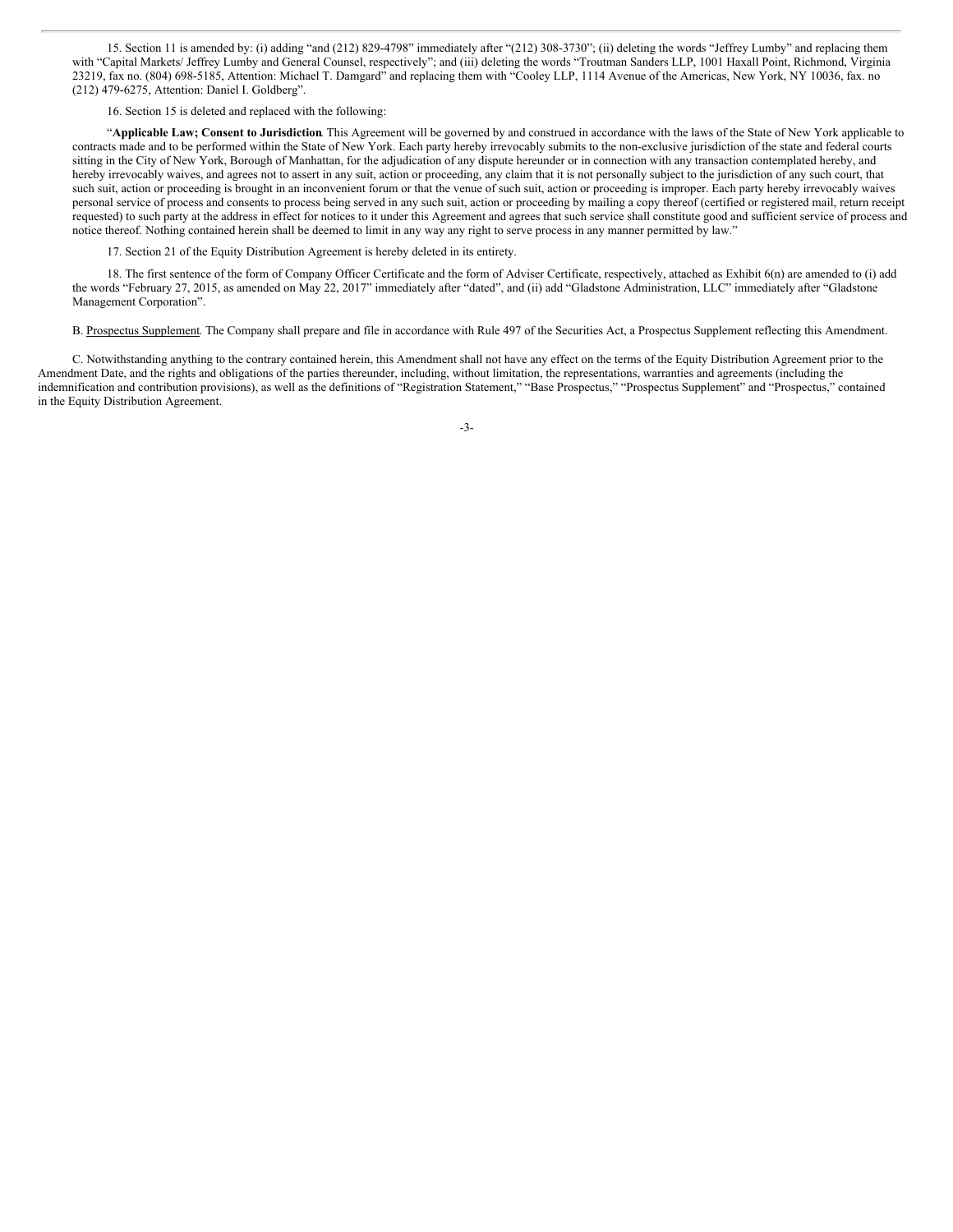D. No Other Amendments. Except as set forth in Part A above, all the terms and provisions of the Equity Distribution Agreement shall continue in full force and effect.

E. Counterparts. This Amendment may be executed in two or more counterparts, each of which shall be deemed an original, but all of which together shall constitute one and the same instrument. Delivery of an executed Amendment by one party to the other may be made by facsimile or email transmission.

F. Governing Law. This Amendment shall be governed by, and construed in accordance with, the internal laws of the State of New York without regard to the principles of conflicts of laws.

## **[Remainder of page intentionally left blank.]**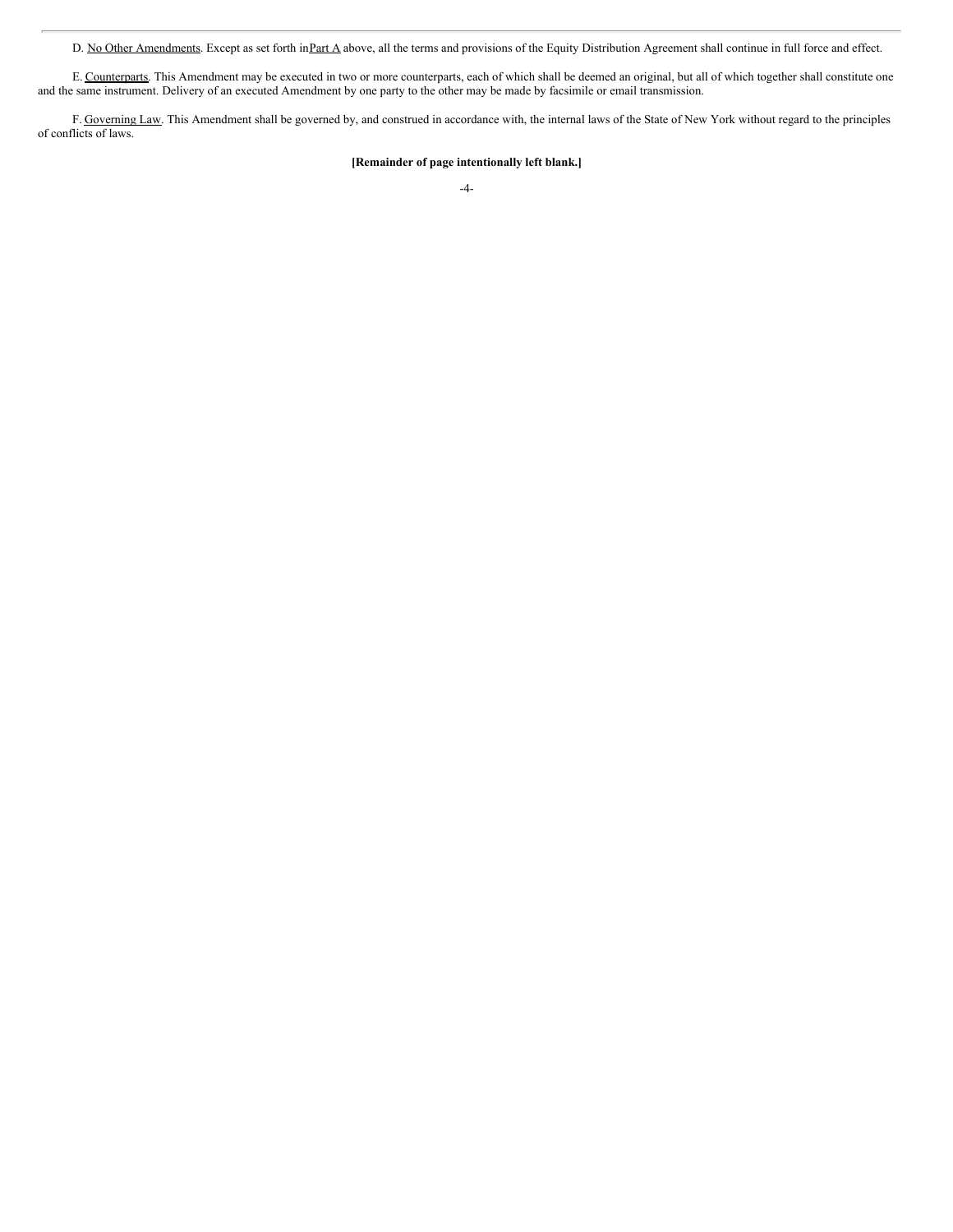If the foregoing correctly sets forth the understanding between us, please so indicate in the space provided below for that purpose.

Very truly yours,

## **GLADSTONE CAPITAL CORPORATION**

By: /s/ David Gladstone

Name: David Gladstone Title: Chairman and Chief Executive Officer

## **GLADSTONE MANAGEMENT CORPORATION**

By: /s/ David Gladstone Name: David Gladstone Title: Chief Executive Officer

## **GLADSTONE ADMINISTRATION, LLC**

By: /s/ Michael B. LiCalsi Name: Michael B. LiCalsi Title: President

ACCEPTED as of the date first above written:

## **CANTOR FITZGERALD & CO.**

By: /s/ Jeffrey Lumby Name: Jeffrey Lumby Title: Senior Managing Director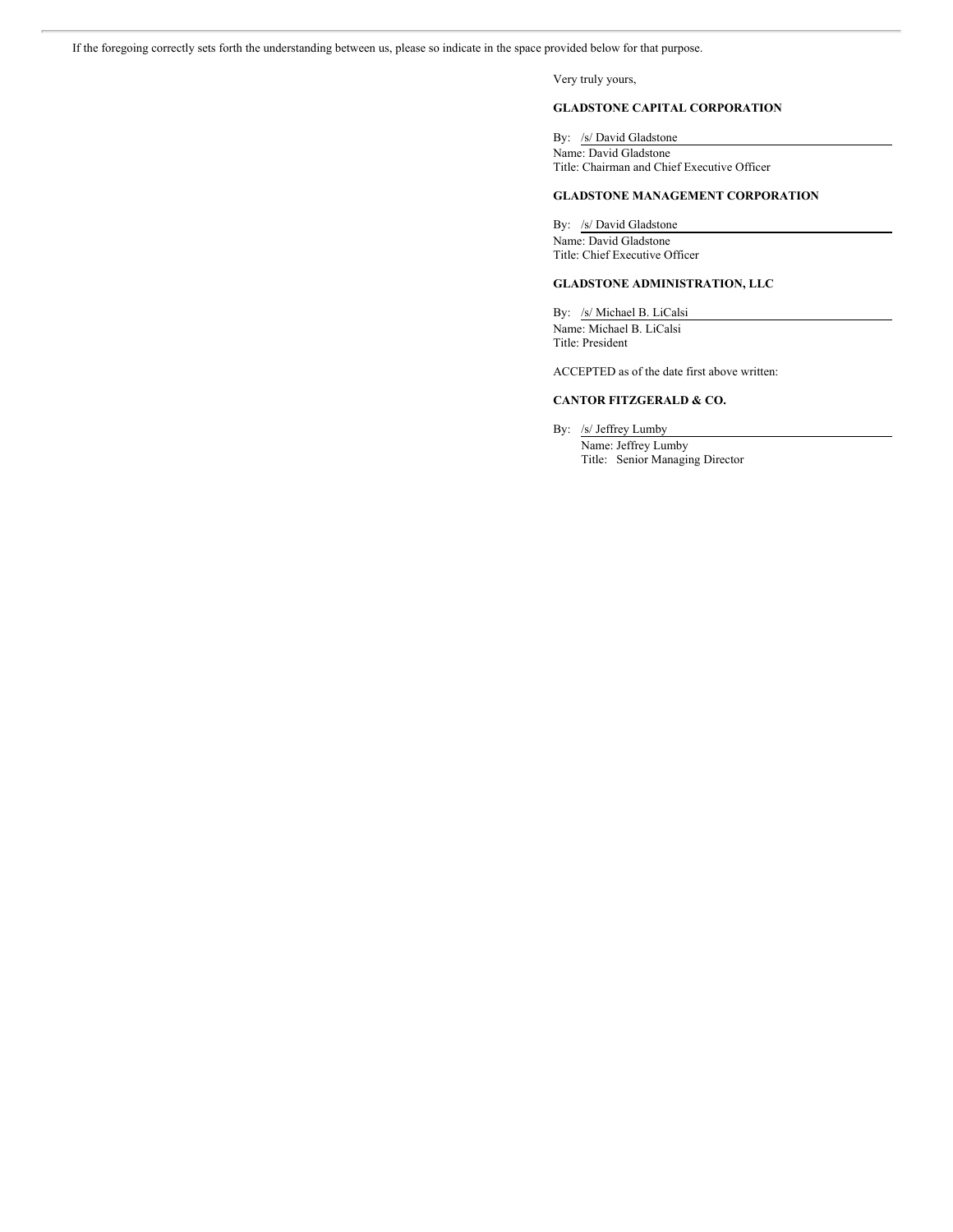## May 22, 2017

Gladstone Capital Corporation 1521 Westbranch Drive Suite 100 McLean, Virginia 22102

## Re: Registration Statement on Form N-2, File No. 333-208637

Ladies and Gentlemen:

We have served as Maryland counsel to Gladstone Capital Corporation, a Maryland corporation (the "Company") and a business development company under the Investment Company Act of 1940, as amended, in connection with certain matters of Maryland law relating to the registration by the Company of shares (the "Shares") of common stock, \$0.001 par value per share (the "Common Stock"), of the Company having an aggregate offering price of up to \$50,000,000. The Shares are covered by the above-referenced Registration Statement, and all amendments and supplements thereto (the "Registration Statement"), filed by the Company with the United States Securities and Exchange Commission (the "Commission") under the Securities Act of 1933, as amended (the "1933 Act").

In connection with our representation of the Company, and as a basis for the opinion hereinafter set forth, we have examined originals, or copies certified or otherwise identified to our satisfaction, of the following documents (collectively, the "Documents"):

1. The Registration Statement and the related base prospectus included therein;

2. The Prospectus Supplement, dated May 22, 2017 (the "Prospectus Supplement");

3. The charter of the Company (the "Charter"), certified by the State Department of Assessments and Taxation of Maryland (the "SDAT");

4. The Bylaws of the Company, as amended, certified as of the date hereof by an officer of the Company;

5. A certificate of the SDAT as to the good standing of the Company, dated as of a recent date;

6. Resolutions (the "Resolutions") adopted by the Board of Directors of the Company (the "Board") relating to, among other matters, (a) the authorization of the execution, delivery and performance by the Company of the Equity Distribution Agreement (as defined below), (b) the sale and issuance of the Shares and (c) the delegation to certain officers of the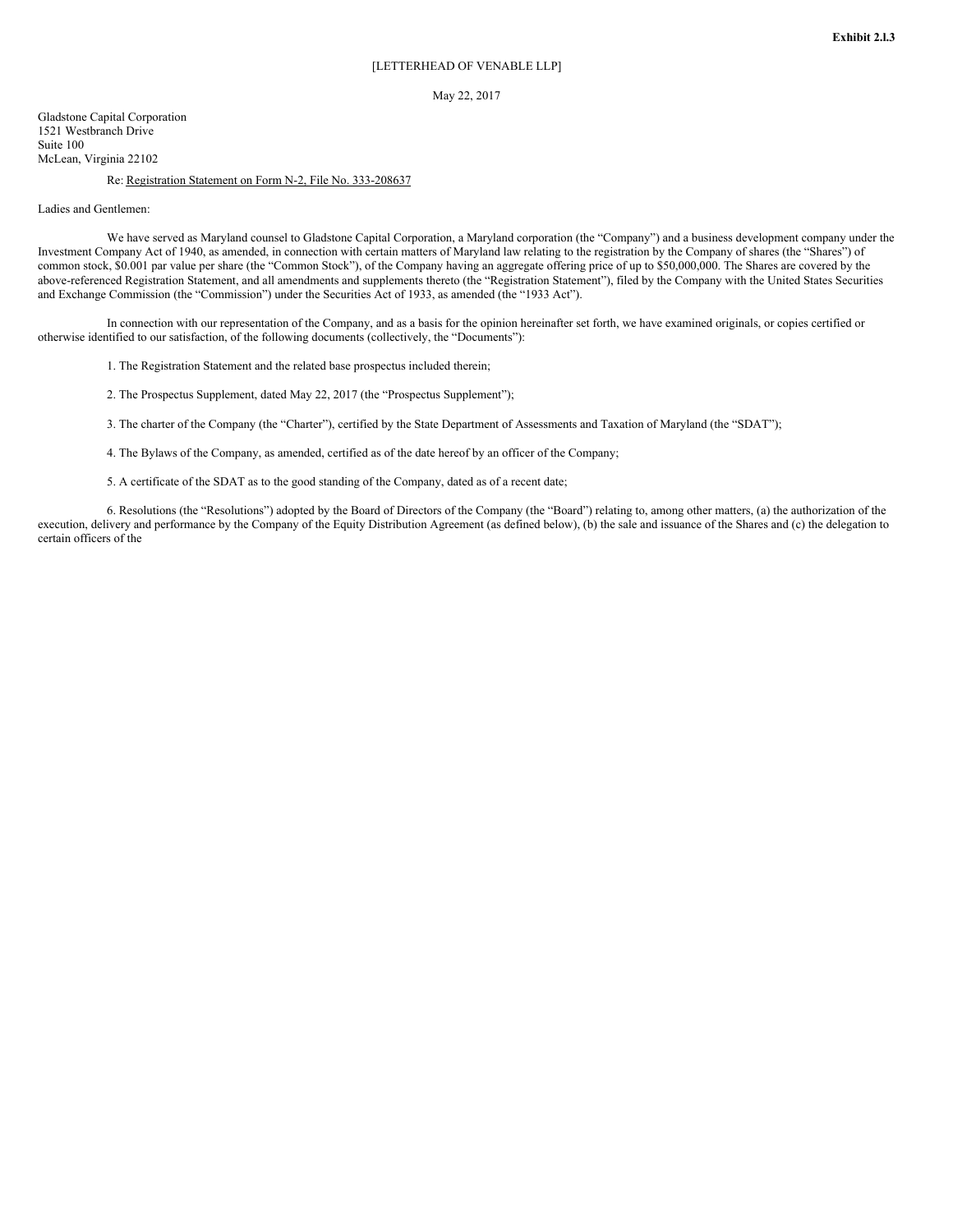Company (the "Authorized Officers") of the power to determine, subject to certain parameters, the number of Shares and the offering price of each Share to be sold from time to time pursuant to the Equity Distribution Agreements, certified as of the date hereof by an officer of the Company;

7. An Equity Distribution Agreement, dated February 27, 2015, as amended on May 22, 2017 (the "Equity Distribution Agreement"), by and among the Company, the Advisor, the Administrator and Cantor Fitzgerald & Co.;

8. A certificate executed by an officer of the Company, dated as of the date hereof; and

9. Such other documents and matters as we have deemed necessary or appropriate to express the opinion set forth below, subject to the assumptions, limitations and qualifications stated herein.

In expressing the opinion set forth below, we have assumed the following:

1. Each individual executing any of the Documents, whether on behalf of such individual or another person, is legally competent to do so.

2. Each individual executing any of the Documents on behalf of a party (other than the Company) is duly authorized to do so.

3. Each of the parties (other than the Company) executing any of the Documents has duly and validly executed and delivered each of the Documents to which such party is a signatory, and such party's obligations set forth therein are legal, valid and binding and are enforceable in accordance with all stated terms.

4. All Documents submitted to us as originals are authentic. The form and content of all Documents submitted to us as unexecuted drafts do not differ in any respect relevant to this opinion from the form and content of such Documents as executed and delivered. All Documents submitted to us as certified or photostatic copies conform to the original documents. All signatures on all such Documents are genuine. All public records reviewed or relied upon by us or on our behalf are true and complete. All representations, warranties, statements and information contained in the Documents are true and complete. There has been no oral or written modification of or amendment to any of the Documents, and there has been no waiver of any provision of any of the Documents, by action or omission of the parties or otherwise.